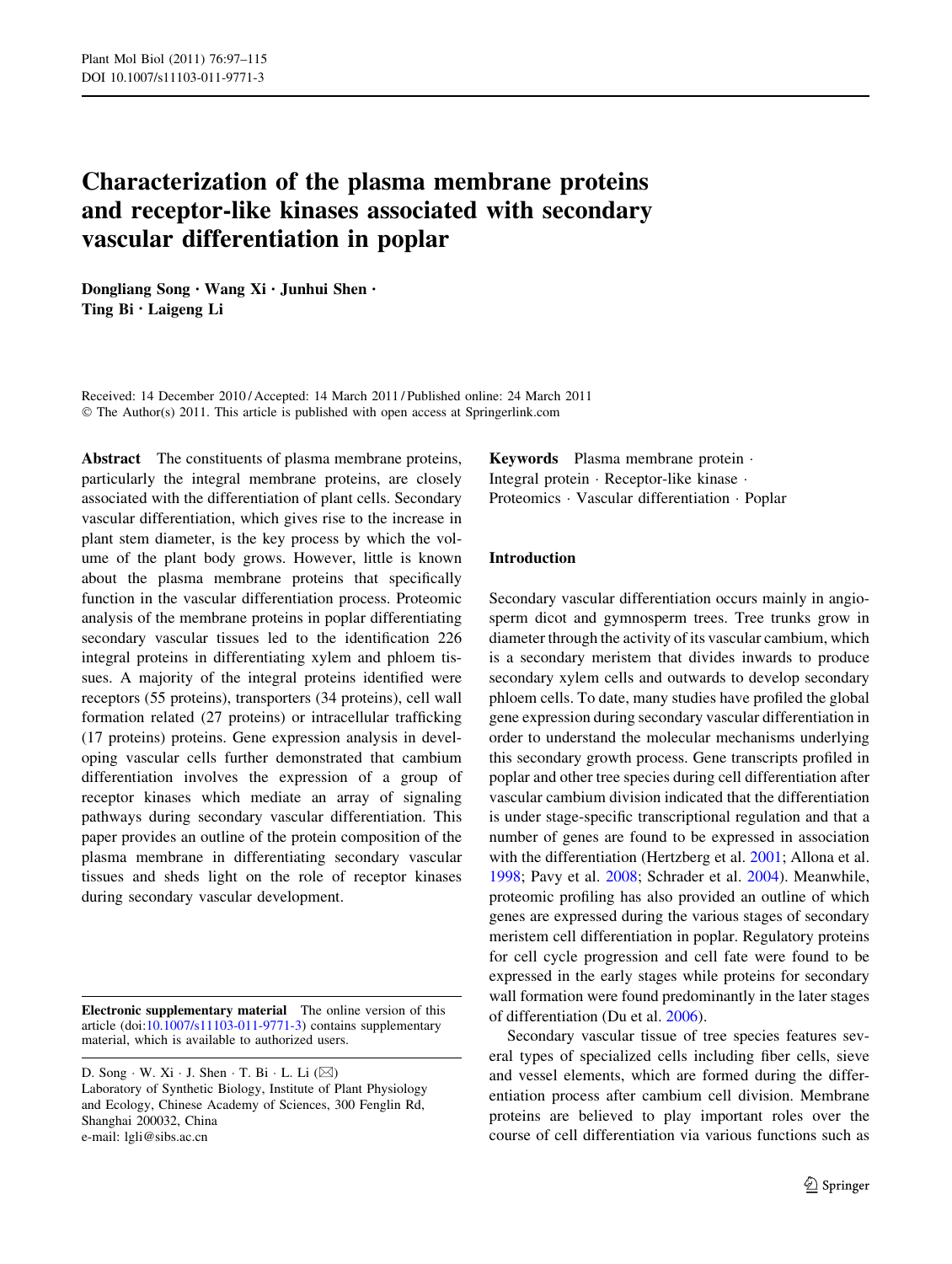cell signaling, catalysis and cross-membrane transport (Tan et al. [2008](#page-18-0)). For the characterization of the plasma proteins related to plant cell wall formation, detergent-resistant plasma membrane microdomains was analyzed in aspen cell suspensions and found to contain a group of key carbohydrate synthases (Bessueille et al. [2009](#page-16-0)). Subcellular proteomic analysis was conducted for protein inventory of cell organelles such as mitochondria, chloroplast, and peroxisomes (Lilley and Dupree [2007;](#page-17-0) Baginsky [2009](#page-16-0); Yu et al. [2008;](#page-18-0) Reiland et al. [2009\)](#page-17-0). However, the particular protein constituents in the plasma membrane of secondary vascular tissues has been little studied. While this manuscript was in the process of being prepared, a study reported the detection of 956 proteins from the membrane preparation of Populus (Nilsson et al. [2010](#page-17-0)). Among them, transporter and receptor proteins were found to be major constituents of membrane proteins which displayed a pronounced distribution among leaf, xylem and phloem tissues. Leaf plasma membrane contained a high proportion of transporters, constituting almost half of the integral proteins while xylem plasma membranes contained an abundance of membrane trafficking proteins. Overall, those results demonstrated that membrane proteins are differentially distributed in the various tissues of poplar (Nilsson et al. [2010\)](#page-17-0).

In plants, receptor-like kinases (RLKs) have been shown to be a crucial class of transmembrane proteins for the perception of various signals on the cell surface. It has been reported that signaling mediated by ligand-RLK pathways play an essential role in regulating cell-to-cell communication and cell differentiation during postembryonic development in plants (Fletcher et al. [1999;](#page-17-0) Lenhard and Laux [1999;](#page-17-0) Fukuda [2004;](#page-17-0) De Smet et al. [2009\)](#page-16-0). Recently, a RLK has been studied for its implication in vascular cell differentiation. PXY/TDR (PHLOEM INTERCALATED WITH XYLEM/TRACHEARY ELEMENT DIFFEREN-TIATION INHIBITORY FACTOR RECEPTOR) has been reported as an important receptor-like kinase that controls the orientation of cell division during vascular development (Hirakawa et al. [2008;](#page-17-0) Fisher and Turner [2007](#page-17-0)). A peptide, TDIF (TRACHEARY ELEMENT DIFFEREN-TIATION INHIBITORY FACTOR), which is encoded by CLE41 and CLE44 in A. thaliana has been demonstrated as a ligand which binds specifically to TDR/PXY (Hirakawa et al. [2008](#page-17-0)). TDIF–PXY/TDR forms a ligand-receptor system involved in regulating vascular cell differentiation in Arabidopsis.

In the present paper, we present the proteomic profile of the plasma membrane isolated after a two-phase separation from the differentiating xylem and phloem tissues in poplar. More than 1,500 proteins were found to be associated with the plasma membrane isolation. Of those, a total of 226 proteins were identified as integral plasma membrane proteins. Overall, the results of the present study offer an independent categorization of the plasma membrane proteins isolated after a rigorous separation procedure. In particular, a group of RLKs were identified in the plasma membrane. Analysis of the cell-specific gene expression revealed that a group of the RLK genes were differentially expressed in a pattern which suggests that different RLKs may mediate different signaling pathways during secondary vascular development. Profiling of the expression of RLK genes provides a line of new information for dissecting how secondary vascular tissues are developed through serial signaling regulation on the plasma membrane.

#### Materials and methods

Plant materials and micro-dissection

A group of Populus female cloning trees (Populus  $\times$  euramericana cv. 'Nanlin895'), which were grown in an experimental field with 3 years old, were used for collection of a large amount of tissue samples. The sample collection was carried out in the morning of May 11, 2008, when the leaves of the trees were fully developed. The upper part of tree stems was sectioned for tissue collection. After the stem bark was peeled, differentiating phloem and xylem were examined and harvested directly into liquid nitrogen and stored for later use.

The same clone of the tree, which was grown in a greenhouse was used for micro-dissection. Cell samples of the differentiating secondary vascular tissue were acquired from cross-sections of poplar stem by micro-dissection as described (Song et al. [2010\)](#page-18-0). Vascular cambium, differentiating xylem and phloem, and cortex cells were collected from dissecting a total of 40 stem sections, which amounted to approximately 12,000 cells in each sample. Total transcript preparation from the sampled cells was as described (Song et al. [2010\)](#page-18-0).

Real-time quantitative PCR quantification of cell-specific gene expression

For real-time quantitative PCR measurement, primers were designed to amplify a specific fragment (100–300 bp in length) of the detected genes. The primer specificity was confirmed by amplification of a single specific band. Measurements were performed on a MyiQ Real-Time PCR Detection System (Bio-Rad, Winston-Salem, NC, USA). The PCR reaction was carried out in a volume of 20 ul containing 50 ng of cDNA template using SYBR Green Master Mix (TOYOBO, Osaka, Japan). PCR program was: one cycle of 95 $\degree$ C for 2 min, followed by 45 cycles of 95 $\degree$ C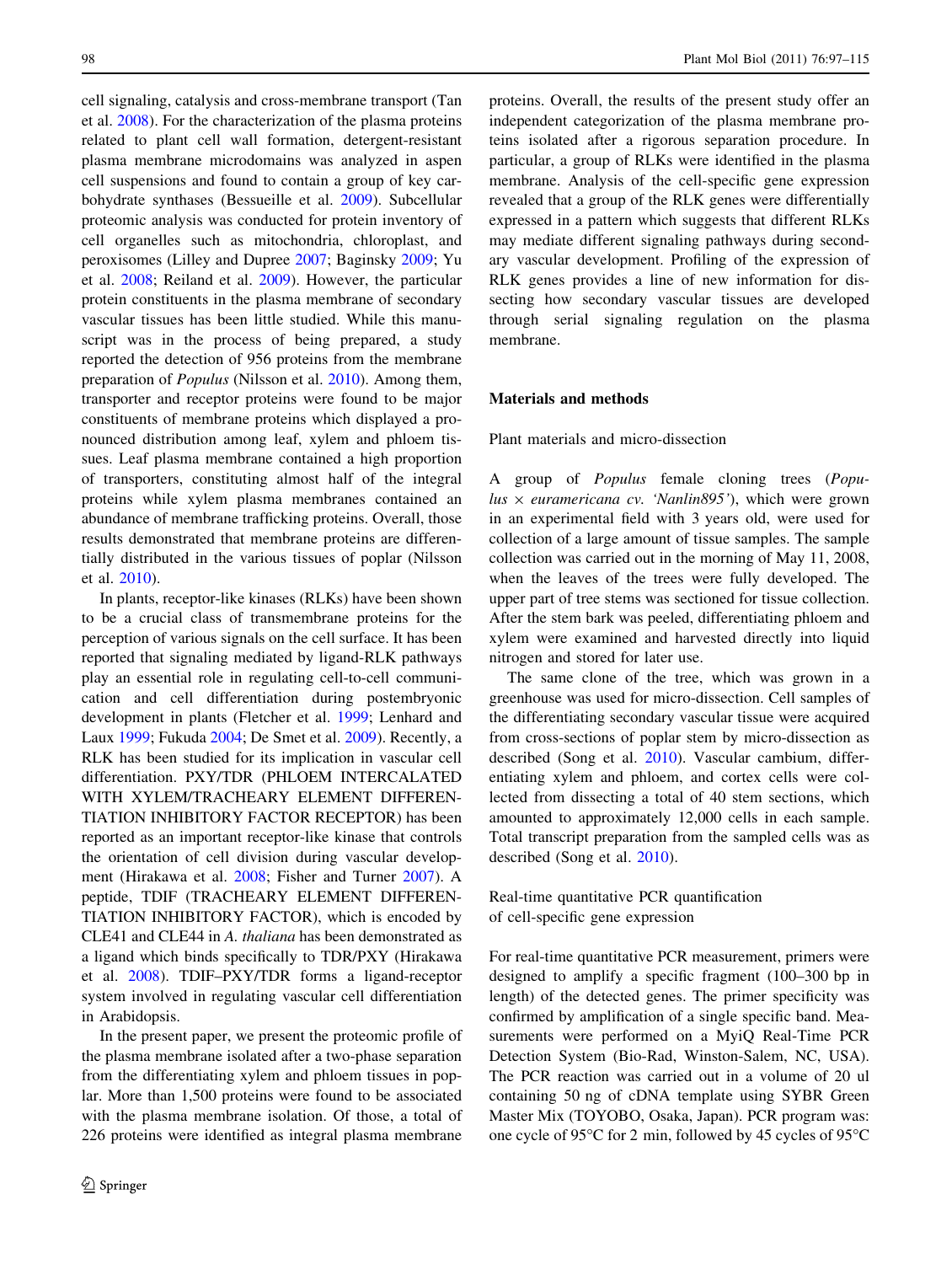for 15 s,  $58^{\circ}$ C for 15 s and  $72^{\circ}$ C for 20 s. After amplification, the PCR product was examined by measuring their melting curves to ensure the accuracy of the reaction. The abundance of the gene transcripts was normalized against Actin2 expression. The expression scale of ST651, a characterized cytokinin receptor gene, was set to 1, equivalent to 1/1000 of the Actin2 transcript abundance, for the relative comparison of gene expression.

#### Microsomal fraction preparation

Differentiating xylem and phloem samples (100 g) were ground in liquid nitrogen together with 1% PVPP to fine powder, and then homogenized at  $4^{\circ}$ C in 500 ml extraction buffer containing 0.5 M Tris–HCl, pH 8.5, 0.7 M sucrose, 0.1 M KCl, 50 mM EDTA, 1 mM PMSF, 2% (v/v)  $\beta$ -mercaptoethanol, 1 mM leupeptin and 1 mM pepstatin (Saravanan and Rose [2004](#page-18-0); Suzuki et al. [2006\)](#page-18-0). Afterwards the homogenate was centrifuged at 10,000g for 10 min at 4C and filtered with Miracloth. The filtrate was diluted by an equal volume of ice cold water and centrifuged at 150,000g for 30 min to collect the microsomal fraction. The pellet was then washed three times with ice cold water at  $4^{\circ}$ C to remove residual supernatant proteins.

#### Plasma membrane separation and quality assay

The plasma membrane fraction was separated from the above microsomal preparation using a dextran-PEG aqueous two phase system with minor modification(Tanaka et al. [2004](#page-18-0)). The microsomal fraction was suspended in 10 mM  $KH_2PO_4/K_2HPO_4$  buffer (pH 7.8) and then added to a partition system consisting of 6.3% PEG3350, 6.3% dextran T-500, 0.3 M sucrose and 10 mM  $KH_2PO_4/$  $K_2HPO_4$  buffer (pH 7.8). After the first partition, the upper phase was recovered and partitioned with fresh lower phase twice. The final upper phase was diluted 1:5 with ice cold water. The plasma membrane pellet was collected by centrifugation at  $150,000g$  for 30 min at 4 $\degree$ C.

The quality of the isolated plasma membrane was estimated by monitoring different types of  $H^+$ -ATPase as indicated by P type  $H^+$ -ATPase for plasma membrane, F type  $H^+$ -ATPase for mitochondrion or chloroplast and V type H?-ATPase for vacuoles, respectively, (Sze [1985](#page-18-0)). ATPase activity was measured according to the methods described (Sandstrom et al. [1987;](#page-18-0) Tanaka et al. [2004\)](#page-18-0) with modification. Suspended plasma membrane protein (about  $5 \mu g$ ) was added to assay buffer (50 mM Tris-Mes (pH 6.5), 5 mM MgSO<sub>4</sub>, 50 mM KCl, 5 mM NaATP, 0.1 mM Na<sub>2</sub>MoO<sub>4</sub>, 125 mM sucrose,  $0.0125\%$ (w/v) Triton  $\times100$ ) with or without inhibitor (inhibitors: 100  $\mu$ M Na<sub>3</sub>VO<sub>4</sub> for P- H<sup>+</sup>-ATPase, 2 mM NaN<sub>3</sub> for F- H<sup>+</sup>-ATPase and 50 mM KNO<sub>3</sub> for V- H<sup>+</sup>-ATPase). Assay mixture was incubated at  $37^{\circ}$ C for 10 min and then terminated by adding stop solution containing  $2\%$  H<sub>2</sub>SO<sub>4</sub>, 5% SDS, 0.5% Na2MoO4. After being stopped, 10% ascorbic acid was added into the reaction mixture and incubated for 10 min at room temperature, ATPase activity was determined spectrophotometrically at  $A_{660}$ .

For membrane protein identification, the plasma membrane pellet was dissolved in SDS buffer (0.5 M Tris–HCl pH 8.5, 2% (v/v)  $\beta$ -mercaptoethanol, 30% (v/v) glycerol, 4%SDS, 1 mM PMSF, 1 mM leupeptin and 1 mM pepstatin) and heated for 5 min at  $80^{\circ}$ C, the dissolvent was subsequently centrifuged at 12,000g for 30 min at room temperature to remove insoluble debris. Then the supernatant was extracted with an equal volume of water-saturated phenol. After the phenol phase was recovered, it was re-extracted three times with the microsomal extraction buffer. Then the membrane proteins were precipitated from the phenol phase by adding 5 volumes of cold methanol containing 0.1 M ammonium acetate. After overnight precipitation at  $-20^{\circ}$ C, the proteins were pelleted by centrifugation at  $12,000g$  for 10 min at  $4^{\circ}$ C. The pellet was washed three times with 90% cold methanol, followed by another wash with 90% acetone. After drying under vacuum at  $4^{\circ}C$ , the pellet was resuspended in  $500 \mu l$  of rehydration buffer (7 M urea, 2 M thiourea, 4% w/v CHAPS, 40 mM DTT, 1% v/v IPG buffer, pH 4–7). After centrifugation at 20,000g for 30 min at  $4^{\circ}$ C, the plasma proteins were divided into two portions: one was soluble in the rehydration buffer and the other insoluble.

#### Protein separation and digestion

The above soluble portion of protein (about 1.2 mg) was applied to 2-DE analysis according to (Fiorani Celedon et al. [2007\)](#page-17-0). After 2-DE separation, proteins were detected by silver or CBB G-250 staining method. Three protein extract replicates were performed and gel images were analyzed with the Image Master Platinum software (v. 6.0) (GE Healthcare, Amersham Bioscience). Meanwhile the insoluble portion of protein was analyzed by SDS–PAGE following our previous used protocol (Song et al. [2010\)](#page-18-0). After the gels were stained, 46 protein bands were detected in each sample.

Protein samples excised from 2-DE spots or 1-DE bands were cut into 1 mm cubes. Samples were destained with 100 ll of 50% v/v ACN/25 mM ammonium bicarbonate solution. The digestion was incubated with a  $10$  ng/ $\mu$ l of trypsin solution in 25 mM ammonium bicarbonate at  $37^{\circ}$ C for 12 h. The peptide mixtures were extracted twice with 8 ll of 50% v/v ACN, 0.5% v/v formic acid (FA). The extracts were dried under protection of  $N_2$  and resuspended in 5% ACN, 0.1% FA. The protein samples from 2-DE spots were analyzed by MALDI-TOF–MS/MS and the proteins from 1-DE bands were identified by nano-LC–MS/ MS analysis.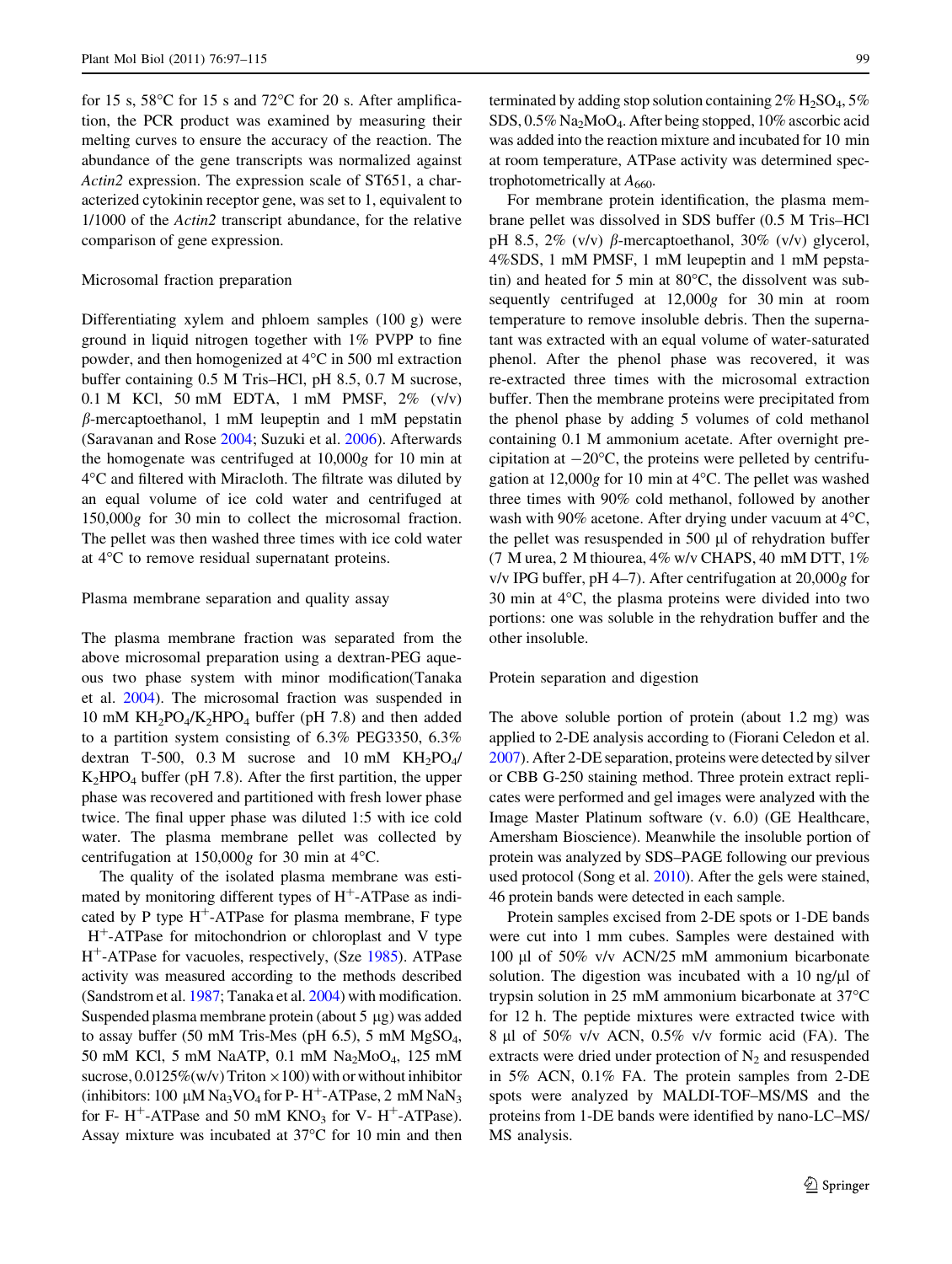#### Protein identification by MALDI-TOF–MS/MS

Digested proteins from the spot samples were redissolved in 50% ACN, 0.1% TFA and 5 mg/ml CHCA. Then the samples were spotted on a target plate. The MALDI-TOF– MS was performed on an ABI 4700 Proteomics Analyzer (Applied Biosystems, Framingham, MA, USA) instrument, followed by MS/MS analysis. Mass spectra were obtained on a mass range of 700–3,200 Da using a laser beam (335 nm, 200 Hz). The instrument was performed in a positive ion mode using an acceleration voltage of 20 kV. The mass spectra were acquired by the data-dependent acquisition method with 5–6 of the strongest precursor ions selected for MS/MS analysis. Myoglobin digested by trypsin was used to calibrate the mass instrument. MALDI-TOF–MS/MS data were analyzed using MASCOT (Matrix Science, London) search software against Populus tricocarpa protein database ([http://genome.jgi-psf.org/Poptr1\\_1/](http://genome.jgi-psf.org/Poptr1_1/Poptr1_1.download.ftp.html) [Poptr1\\_1.download.ftp.html](http://genome.jgi-psf.org/Poptr1_1/Poptr1_1.download.ftp.html)) assuming the digestion enzyme trypsin and the search parameters for MASCOT as described (Zhang et al. [2010\)](#page-18-0).

## Protein analysis by Nano-flow LC–MS/MS

Analyses of the digested proteins from band samples were performed on a LC-20AD system (Shimadzu, Tokoya, Japan) connected to an LTQ Orbitrap mass spectrometer (ThermoFisher, San jose, CA, USA) as described (Song et al. [2010\)](#page-18-0). Tandem mass spectra were extracted by Bio-Works version 3.3.1 sp1 (ThermoFisher). All MS/MS samples were analyzed using Sequest (ThermoFisher, version 28). The parameters for the Sequest were: peptide tolerance, 50 ppm; MS/MS tolerance, 1.0 Da. Peptide identifications were accepted only if they could be established at greater than 95.0% probability as specified by the Peptide Prophet algorithm (Keller et al. [2002\)](#page-17-0). Protein probabilities were assigned by the Protein Prophet algorithm (Nesvizhskii et al. [2003\)](#page-17-0).

#### Results

Preparation of the plasma membrane proteins from differentiating xylem and phloem

According to microscopic analysis, cambium cells, which are usually restricted to only 2–4 layers of cells, were found to be attached to both differentiating phloem and xylem tissue when the bark was peeled from the poplar stem (Fig. [1\)](#page-4-0). This is different from previous report in eucalyptus, in which cambium cells are found to be stuck only to the side of the phloem (Fiorani Celedon et al. [2007\)](#page-17-0). Thus, both differentiating phloem and xylem tissues collected for our study actually contained vascular cambium cells and were used for protein isolation.

To study the plasma membrane protein constituents of differentiating vascular tissues, the collected tissue was first isolated for the crude microsomal fraction, from which the plasma membrane fraction was then purified using an aqueous two phase partition system (Schindler and Nothwang [2006](#page-18-0)). To ensure the high quality of the preparation, the purified plasma membrane was examined for the membrane-specific marker activities.  $H^+$ -ATPase is widely used as a specific marker for distinguishing between subcellular membranes. Vanadate-sensitive P type H?-ATPase is found in plasma membrane while azidesensitive F type  $H^+$ -ATPase is specific to mitochondrion and chloroplast, and nitrate-sensitive V type  $H^+$ -ATPase is specific to vacuoles (Sze [1985;](#page-18-0) Nohzadeh Malakshah et al. [2007](#page-17-0); Tanaka et al. [2004](#page-18-0); Komatsu et al. [2007](#page-17-0)). As shown in Fig. [2,](#page-4-0) the  $H^+$ -ATPase activity in the prepared plasma membrane samples from both differentiating xylem and phloem was sensitive to  $Na<sub>3</sub>VO<sub>4</sub>$ , but insensitive to  $Na<sub>3</sub>$ and KNO<sub>3</sub>. Quantitatively, 79.1% and 80.5% of the H<sup>+</sup>-ATPase activity in the preparations of differentiating xylem and phloem cells were inhibited by  $Na<sub>3</sub>VO<sub>4</sub>$ , respectively. Meanwhile, only 9.3% and 10.6% of the  $H^+$ -ATPase activity was inhibited by NaN<sub>3</sub> and 11.7% and 12.9% by  $KNO_3$ , in differentiating xylem and phloem cells, respectively. The sensitivity of the  $H^+$ -ATPase activity to  $Na<sub>3</sub>VO<sub>4</sub>$  but not to  $Na<sub>3</sub>$  or  $KNO<sub>3</sub>$  suggests the predominance of P-type  $H^+$ -ATPase, which is specific to the plasma membrane. Overall the results demonstrated that the plasma membrane was isolated with a high degree of purity.

Protein isolation from the plasma membrane preparations

In previous studies, the plasma membrane proteins are generally directly analyzed using the SDS/acetone method after the aqueous two-phase separation (Santoni et al. [1998](#page-18-0); Hurkman and Tanaka [1986;](#page-17-0) Nohzadeh Malakshah et al. [2007](#page-17-0)). However, when we first used this method to isolate the plasma membrane proteins from the poplar samples, the resolution quality of the subsequent electrophoresis analysis was poor (data not shown). Phenol extraction has been shown to enhance the qualitative and quantitative comparisons of plasma membrane proteins on 2-DE (Hurkman and Tanaka [1986;](#page-17-0) Saravanan and Rose [2004;](#page-18-0) Isaacson et al. [2006](#page-17-0)). To improve the resolution of the protein separation, the poplar plasma membrane preparation was first solublized by SDS buffer and then extracted with water-saturated phenol. After extraction, the plasma membrane proteins were divided into a soluble and insoluble portion. The soluble portion was analyzed on 2-DE, yielding a high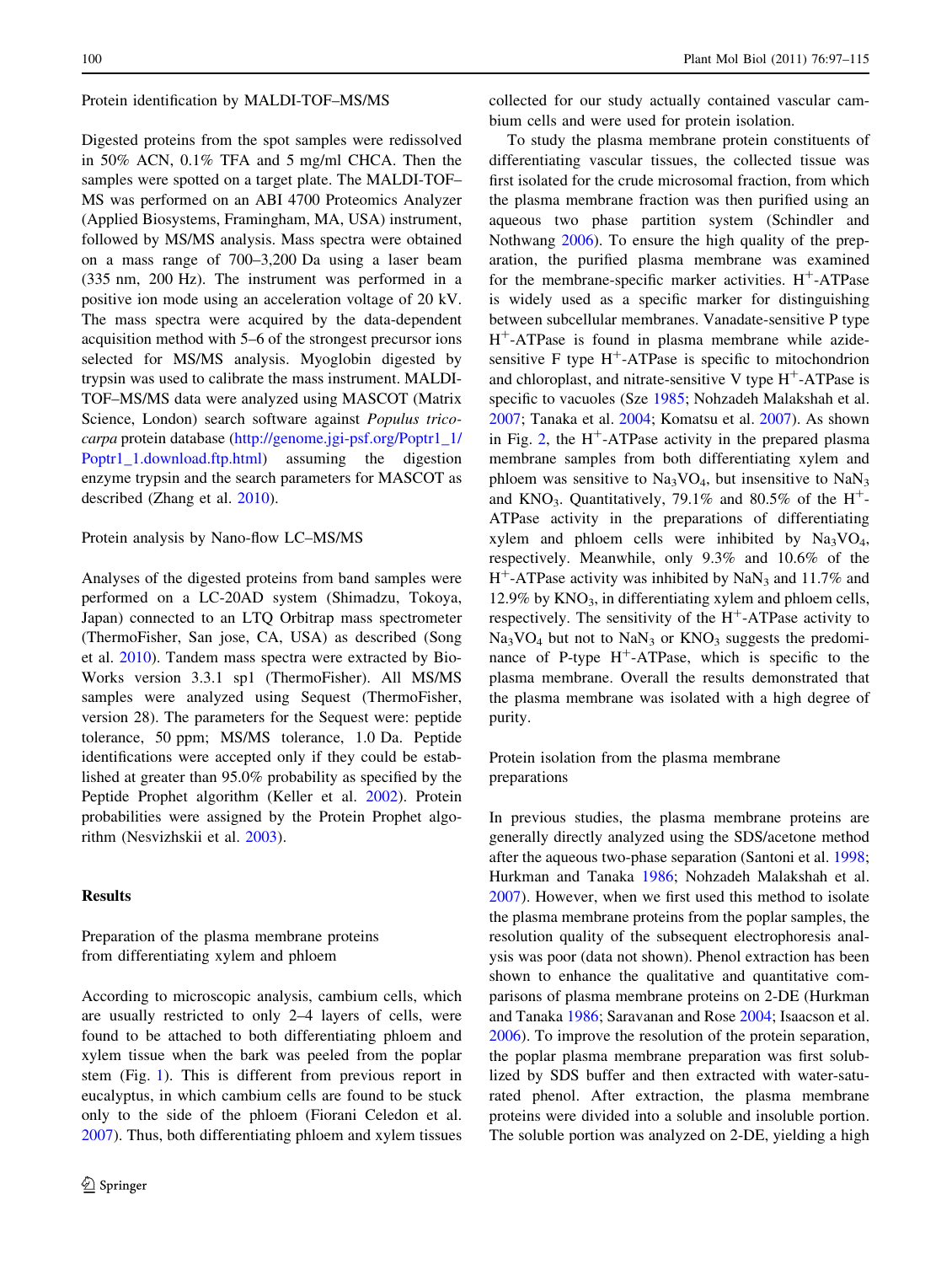<span id="page-4-0"></span>

Fig. 1 Tissue sampling of Popolus secondary developing xylem and phloem. a Transverse section of Popolus stem before sampling. Four layers of cambium cells were underlined and indicated by arrows. **b** Transverse section of *Popolus* stem after bark separation. Cambium cells were found to be adhered to both xylem and phloem sides as



Fig. 2  $H^+$ -ATPase activities in the isolated plasma membranes. Plasma membranes isolated from developing xylem (grey column) and phloem (white column) were measured for their  $H^+$ -ATPase activities. H<sup>+</sup>-ATPase inhibitors,  $Na<sub>3</sub>VO<sub>4</sub>$ ,  $Na<sub>3</sub>$  and  $KNO<sub>3</sub>$  were used to examine the  $H^+$ -ATPase type.  $H^+$ -ATPase activity in the isolated plasma membranes was strongly inhibited by  $Na<sub>3</sub>VO<sub>4</sub>$ , but barely affected by  $\text{NaN}_3$  and  $\text{KNO}_3$ 

indicated by arrows. c Transverse section of Popolus stem after developing xylem and phloem tissues were harvested. The sections were stained with toluidine blue. Bar 50  $\mu$ m. Xy xylem, Ca Cambium, Ph phloem

resolution separation, while the insoluble portion was partitioned on SDS–PAGE. Through this enhanced isolation procedure, plasma membrane proteins were effectively isolated and used for subsequent proteomic analysis.

Identification of the plasma membrane proteins by MS/MS analysis

The soluble portion of the plasma membrane proteins was profiled through 2D protein separation, which resulted in the identification of approximately 1,350 protein spots from differentiating xylem and about 1,351 protein spots from differentiating phloem (Fig. [3](#page-5-0)). The difference between xylem and phloem was compared using the Image Master Platinum software (v. 6.0). The results showed that while most of the protein spots matched each other in the two tissue samples, 55 protein spots were preferentially identified in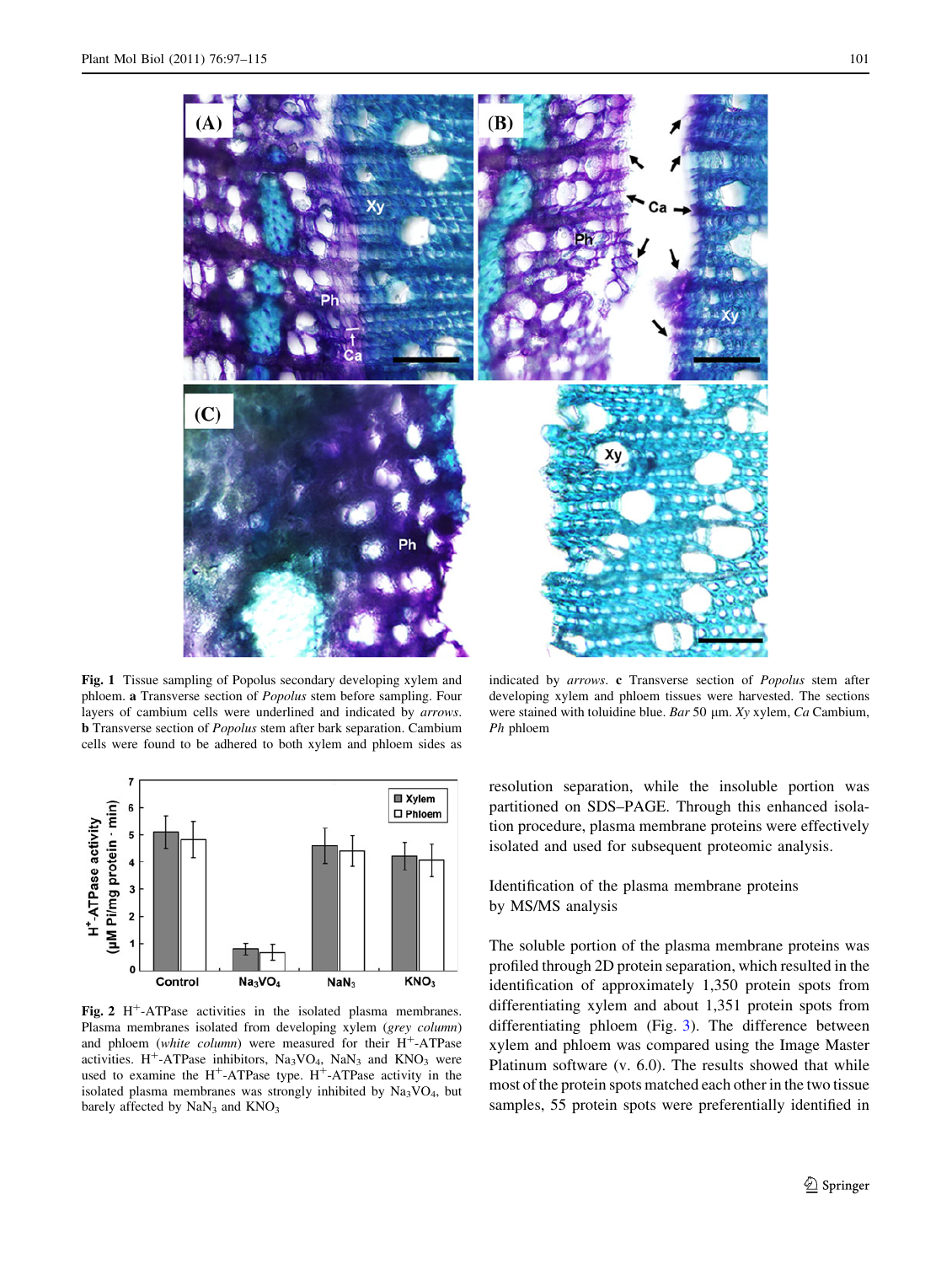<span id="page-5-0"></span>Fig. 3 2-DE profile of plasma membrane proteins from developing xylem and phloem tissue in poplar. The soluble portion of the plasma membrane proteins was profiled though 2-DE. Arrow indicates proteins that were preferentially expressed in (a) xylem and (b) phloem tissue. The 1-D pI ranges are indicated at the top. MW molecular weight



xylem and 40 in phloem. After MS/MS analysis and search against a Populus protein database ([http://genome.](http://genome.jgi-psf.org/Poptr1_1/Poptr1_1.download.ftp.html) [jgi-psf.org/Poptr1\\_1/Poptr1\\_1.download.ftp.html;](http://genome.jgi-psf.org/Poptr1_1/Poptr1_1.download.ftp.html) [http://www.](http://www.phytozome.net/poplar) [phytozome.net/poplar\)](http://www.phytozome.net/poplar), the corresponding annotation and gene model of these proteins were characterized (Tables S1, S2).

Among the identified 95 proteins, their protein sequences were analyzed for the presence of a transmembrane domain using the TMHMM Server, v. 2.0 program [\(http://](http://www.cbs.dtu.dk/services/TMHMM/) [www.cbs.dtu.dk/services/TMHMM/\)](http://www.cbs.dtu.dk/services/TMHMM/). Domain prediction indicated that only 8 proteins contained a single transmembrane domain and no protein contained multiple transmembrane domains. This suggests the majority of proteins in the soluble portion were not transmembrane and could therfore be peripheral or other proteins.

Meanwhile, the insoluble portion was partitioned by SDS–PAGE. After the gels were visualized, forty-six protein bands were detected and the proteins in each band were analyzed by LC–MS/MS analysis. The yielded peptide information was used to search a Populus protein database [\(http://genome.jgi-psf.org/Poptr1\\_1/Poptr1\\_1.down](http://genome.jgi-psf.org/Poptr1_1/Poptr1_1.download.ftp.html) [load.ftp.html;](http://genome.jgi-psf.org/Poptr1_1/Poptr1_1.download.ftp.html) [http://www.phytozome.net/poplar\)](http://www.phytozome.net/poplar). Table [1](#page-6-0) lists the proteins that were identified to contain at least one peptide unique to a particular protein. A total of 397 proteins were identified in xylem (Table [1](#page-6-0) and Table S3) and 519 proteins identified in phloem (Table [1](#page-6-0); Table S4).

A total of 678 different proteins were found in the phloem and xylem combined (Table [1;](#page-6-0) Tables S3, S4). Among them, xylem and phloem tissues shared 238  $(\sim 35\%)$  proteins in common while 159 ( $\sim 23\%$ ) proteins were only detected in xylem and 281 ( $\sim$ 42%) proteins only in phloem (Fig. [4](#page-11-0)a). Among the detected proteins, 226 proteins  $(\sim 33\%)$  contained at least one transmembrane domain and the number of transmembrane domains varied in a range from 1 to 13 (Table [1](#page-6-0); Fig. [4](#page-11-0)b). On the other hand, 452 ( $\sim$  67%) proteins were detected which did not contain transmembrane domains (Fig. [4b](#page-11-0); Table S5). Within the transmembrane proteins, 133 of them  $({\sim}59\%)$ were identified in both xylem and phloem samples while 40 proteins were identified to be xylem-specific and 53 proteins were found to be phloem-specific (Table [1;](#page-6-0) Fig. [4c](#page-11-0)).

A comparison of the non-transmembrane proteins indicated that the two tissues had 105 proteins in common ( $\sim$ 23%), while 119 ( $\sim$ 26%) proteins were only identified in xylem and 228 ( $\sim$  51%) proteins were found only in phloem (Fig. [4d](#page-11-0); Table S5).

In a previously reported study, analysis of the plasma membrane preparations from leaf, xylem and phloem/ cambium led to the identification of 213 out of 956 proteins as integral proteins(Nilsson et al. [2010](#page-17-0)). Here we identified 226 proteins with transmembrane domains from differentiating xylem and phloem which could be integral proteins. Although the total number of integral proteins detected in the two studies is similar, fewer non-transmembrane proteins (452) were detected in our study due to an additional separation procedure which resulted in the separation of more non-transmembrane proteins into a soluble portion.

The identification of 226 integral proteins in the specific tissues provides useful information to further investigate how plasma membrane proteins can regulate the differentiation of xylem and phloem tissues. For the non-transmembrane proteins it was difficult to determine whether they actually belonged to peripheral membrane proteins or another source.

Function classification of the plasma integral proteins from xylem and phloem

Being major functional players on the plasma membrane, integral proteins play important roles in signaling, cell inward/outward transportation and specific cell wall formation during cell differentiation. In the present study, the identified integral proteins were analyzed for their possible functions by sequence homology comparisons against the Arabidopsis Information Resource (TAIR) database. According to the annotation of their homolog genes in Arabidopsis and the results of structure domain analysis, a majority (51%) of the integral proteins identified in the study had functions related to signaling (55 proteins), transportation (34 proteins), cell wall formation (27 proteins), or intracellular trafficking (17 proteins). The rest of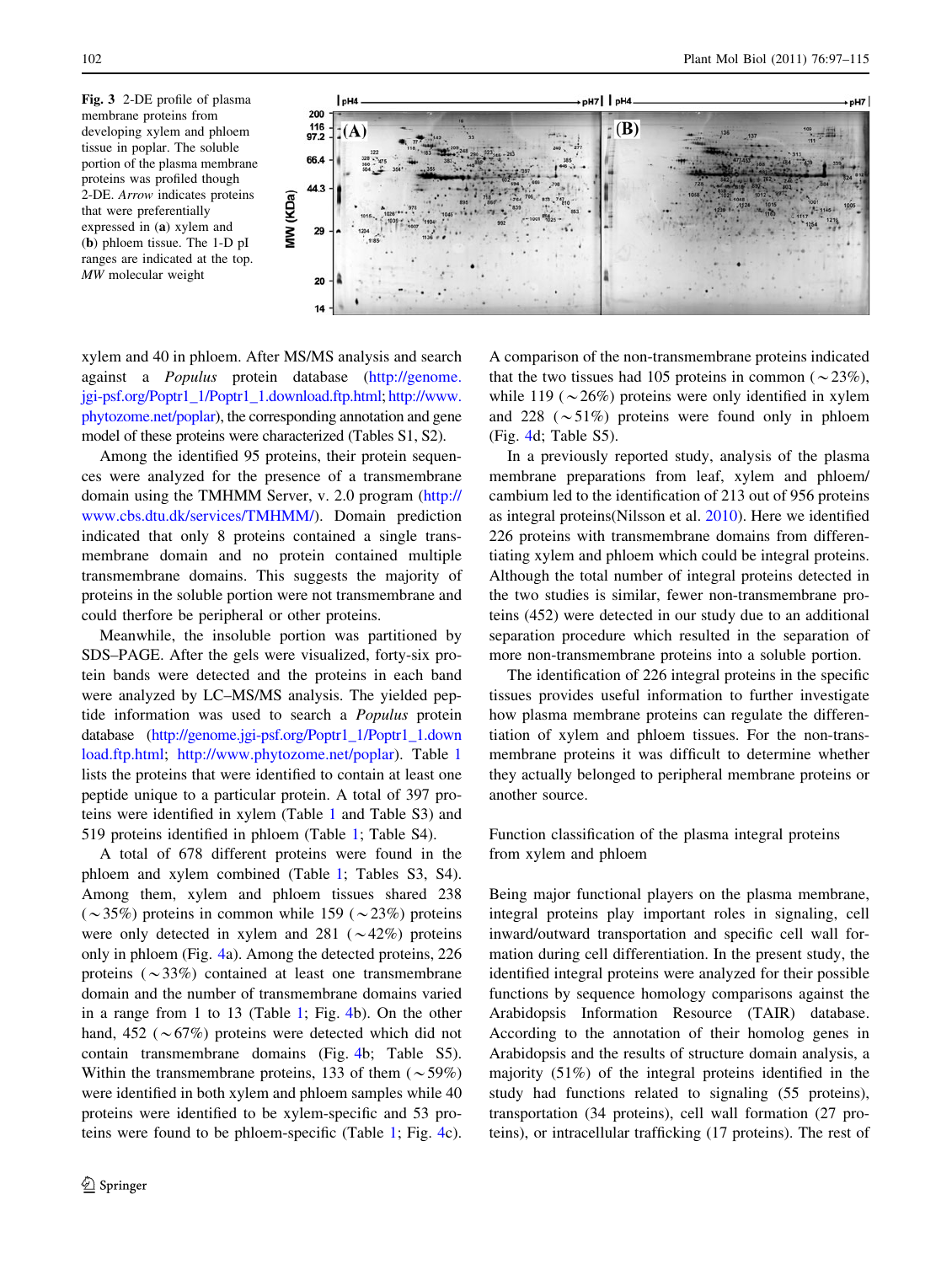<span id="page-6-0"></span>

|  |  |  |  | Table 1 The transmembrane proteins identified from the plasma membrane of poplar differentiating xylem and phloem |
|--|--|--|--|-------------------------------------------------------------------------------------------------------------------|
|--|--|--|--|-------------------------------------------------------------------------------------------------------------------|

|                 | Protein ID Populus gene model     |                | TMN NPDX NPDP Mw |                  | (Da) | Arabidopsis<br>Homolog | TAIR description                       |
|-----------------|-----------------------------------|----------------|------------------|------------------|------|------------------------|----------------------------------------|
|                 | Signal transduction (ST)          |                |                  |                  |      |                        |                                        |
| ST157           | gw1.XI.248.1                      | $\mathbf{1}$   | 3                | 0                |      | 92433 At4g21380        | Lectin-receptor-like protein kinase    |
| ST245           | eugene3.00191036                  | $\mathbf{1}$   | 3                | 4                |      | 118701 At4g03230       | Lectin-receptor-like protein kinase    |
| ST384           | gw1.XI.174.1                      | $\mathbf{1}$   | 4                | 2                |      | 92581 At4g21380        | Lectin-receptor-like protein kinase    |
| ST151           | eugene3.00131031                  | $\mathbf{1}$   | $\mathbf{1}$     | $\boldsymbol{0}$ |      | 103786 At3g56370       | LRR receptor-like protein kinase       |
| ST191           | gw1.29.518.1                      | $\mathbf{1}$   | 3                | 5                |      | 72467 At4g22130        | LRR receptor-like protein kinase       |
| ST247           | eugene3.00071196                  | $\mathbf{1}$   | $\overline{2}$   | 3                |      | 121959 At4g36180       | LRR receptor-like protein kinase       |
| ST330           | gw1.I.6094.1                      | 1              | 5                | 4                |      | 112782 At4g20940       | LRR receptor-like protein kinase       |
| ST358           | eugene3.00002215                  | 1              | 12               | 13               |      | 103458 At1g66150       | LRR receptor-like protein kinase       |
| ST359           | eugene3.00040713                  | $\mathbf{1}$   | 10               | 13               |      | 103230 At1g66150       | LRR receptor-like protein kinase       |
| ST360           | fgenesh4_pg.C_LG_VI000556         | $\mathbf{1}$   | 23               | 33               |      | 100181 At3g23750       | LRR receptor-like protein kinase       |
| ST363           | estExt_fgenesh4_pg.C_LG_XVIII1177 | 1              | 25               | 32               |      | 97108 At3g23750        | LRR receptor-like protein kinase       |
| ST371           | eugene3.00160451                  | 2              | 10               | 15               |      | 96327 At5g06940        | LRR receptor-like protein kinase       |
| ST372           | eugene3.01520008                  | $\overline{c}$ | 12               | 20               |      | 95757 At5g06940        | LRR receptor-like protein kinase       |
| ST374           | eugene3.00100968                  | $\mathbf{1}$   | 12               | 13               |      | 100989 At1g66150       | LRR receptor-like protein kinase       |
| ST375           | eugene3.00130345                  | $\mathbf{1}$   | $\overline{4}$   | $\overline{4}$   |      | 100274 At3g23750       | LRR receptor-like protein kinase       |
| ST386           | fgenesh4_pm.C_LG_XVIII000357      | $\mathbf{1}$   | 4                | 12               |      | 94301 At2g24230        | LRR receptor-like protein kinase       |
| ST391           | fgenesh4_pg.C_LG_X001647          | 2              | 3                | 8                |      | 88905 At3g51740        | LRR receptor-like protein kinase       |
| ST656           | eugene3.00190594                  | $\mathbf{1}$   | $\boldsymbol{0}$ | 3                |      | 103453 At3g56370       | LRR receptor-like protein kinase       |
| ST163*          | eugene3.00060911                  | 1              | 4                | 7                |      | 84818 At3g51740        | LRR receptor-like protein kinase       |
| $ST343*$        | fgenesh4_pm.C_LG_IV000169         | 1              | 12               | 13               |      | 108851 At1g28440       | LRR receptor-like protein kinase       |
| ST373*          | eugene3.00060471                  | $\mathbf{1}$   | $\overline{4}$   | 10               |      | 96585 At2g41820        | LRR receptor-like protein kinase       |
| ST385*          | estExt_Genewise1_v1.C_LG_VII0023  | 1              | 6                | 6                |      | 94198 At5g65700        | LRR receptor-like protein kinase       |
| ST390*          | eugene3.00161196                  | 2              | 7                | 7                |      | 89070 At3g51740        | LRR receptor-like protein kinase       |
| ST263*          | grail3.0010068301                 | 1              | 3                | $\overline{c}$   |      | 123520 At2g01950       | LRR receptor-like protein kinase, BRL2 |
| ST <sub>8</sub> | estExt_Genewise1_v1.C_290164      | $\mathbf{1}$   | 6                | $\boldsymbol{0}$ |      | 81436 At1g14390        | Receptor-like protein kinase           |
| ST38            | fgenesh4_pm.C_LG_XIII000012       | 2              | 9                | $\boldsymbol{0}$ |      | 58921 At1g56720        | Receptor-like protein kinase           |
| ST39            | fgenesh4_pg.C_scaffold_3857000001 | $\mathbf{1}$   | 6                | $\boldsymbol{0}$ |      | 20706 At1g07650        | Receptor-like protein kinase           |
| ST173           | gw1.IV.3076.1                     | $\overline{c}$ | 3                | 3                |      | 80902 At4g04960        | Receptor-like protein kinase           |
| ST223           | eugene3.00100444                  | 1              | $\overline{2}$   | 3                |      | 58001 At1g67510        | Receptor-like protein kinase           |
| ST367           | eugene3.00160778                  | 1              | 25               | 23               |      | 101857 At2g37050       | Receptor-like protein kinase           |
| ST394           | grail3.0022032801                 | 1              | 7                | 16               |      | 91591 At3g46290        | Receptor-like protein kinase           |
| ST395           | grail3.0076008101                 | 1              | 15               | 15               |      | 90959 At3g51550        | Receptor-like protein kinase           |
| ST416           | fgenesh4_pg.C_LG_XVI000918        | $\mathbf{1}$   | $\boldsymbol{0}$ | $\mathbf{1}$     |      | 75825 At3g55550        | Receptor-like protein kinase           |
| ST426           | gw1.XI.3269.1                     | 1              | $\boldsymbol{0}$ | 6                |      | 71870 At4g18640        | Receptor-like protein kinase           |
| ST165*          | gw1.134.227.1                     | $\overline{c}$ | 7                | 11               |      | 84850 At5g54380        | Receptor-like protein kinase           |
| ST174*          | gw1.XIII.3434.1                   | 1              | 2                | 2                |      | 83247 At4g03390        | Receptor-like protein kinase           |
| ST198*          | eugene3.00131289                  | 2              | 4                | 4                |      | 69403 At5g58300        | Receptor-like protein kinase           |
| ST206*          | estExt_fgenesh4_pg.C_LG_XV0398    | 2              | $\mathbf{2}$     | 4                |      | 67406 At1g48480        | Receptor-like protein kinase           |
| ST207*          | eugene3.00002256                  | 1              | 3                | 5                |      | 67607 At1g48480        | Receptor-like protein kinase           |
| ST208*          | fgenesh4_pg.C_LG_IV000713         | $\mathbf{1}$   | 15               | 14               |      | 67735 At1g48480        | Receptor-like protein kinase           |
| ST346*          | gw1.XVI.567.1                     | $\mathbf{1}$   | 11               | 24               |      | 107565 At1g79620       | Receptor-like protein kinase           |
| $ST351*$        | gw1.28.1090.1                     | $\mathbf{1}$   | 7                | 10               |      | 104012 At1g79620       | Receptor-like protein kinase           |
| ST366*          | eugene3.00060962                  | 2              | 19               | 20               |      | 97278 At3g51550        | Receptor-like protein kinase           |
| ST387*          | gw1.I.6134.1                      | $\overline{c}$ | 5                | 9                |      | 93233 At1g30570        | Receptor-like protein kinase           |
| ST388*          | eugene3.00110972                  | $\overline{c}$ | 7                | 10               |      | 92737 At5g54380        | Receptor-like protein kinase           |
| ST392*          | grail3.0001120501                 | $\sqrt{2}$     | 10               | 13               |      | 90916 At3g46290        | Receptor-like protein kinase           |
|                 |                                   |                |                  |                  |      |                        |                                        |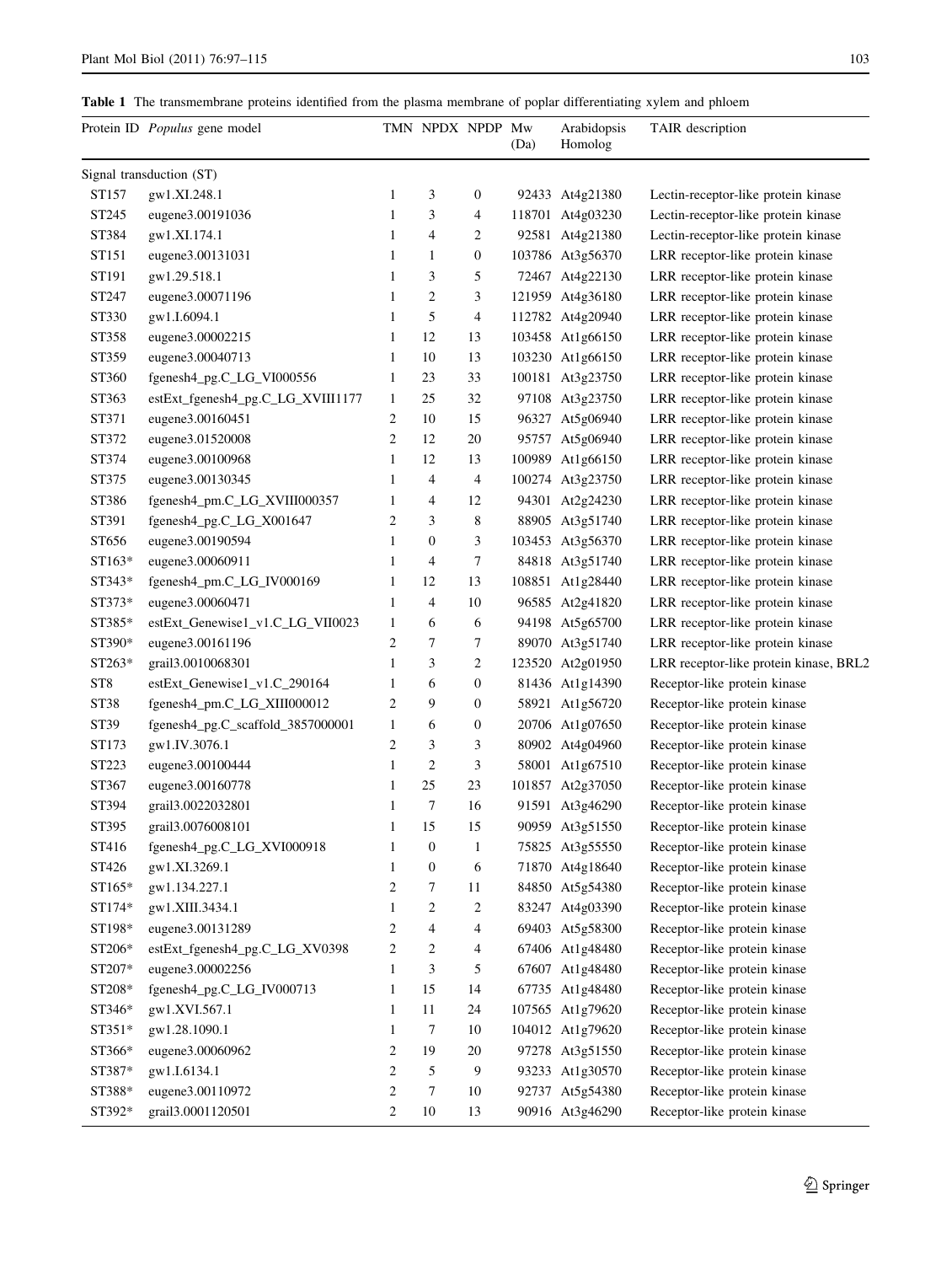Table 1 continued

|                   | Protein ID Populus gene model                        |                | TMN NPDX NPDP Mw       |                  | (Da) | Arabidopsis<br>Homolog | TAIR description                       |
|-------------------|------------------------------------------------------|----------------|------------------------|------------------|------|------------------------|----------------------------------------|
| ST393*            | gw1.I.1449.1                                         | 1              | 8                      | 12               |      | 91099 At3g46290        | Receptor-like protein kinase           |
| ST665*            | gw1.86.291.1                                         | $\mathbf{1}$   | $\boldsymbol{0}$       | 5                |      | 101997 At5g49760       | Receptor-like protein kinase           |
| ST651             | gw1.VIII.2924.1                                      | $\overline{2}$ | $\boldsymbol{0}$       | 3                |      | 111360 At2g01830       | Receptor histidine kinase, CRE1        |
| ST221             | fgenesh4_pg.C_scaffold_21924000001                   | $\mathbf{1}$   | 8                      | 6                |      | 19070 No hit           | Hybrid histidine kinase                |
| ST7               | estExt_Genewise1_v1.C_LG_XVIII0587                   | 1              | $\overline{2}$         | $\boldsymbol{0}$ |      | 84654 At3g43220        | Phosphoinositide phosphatase           |
| ST75              | eugene3.00150591                                     | 2              | 9                      | $\boldsymbol{0}$ |      | 39135 At5g63050        | Emb2759, embryo defective 2759         |
| ST179             | gw1.41.218.1                                         | $\mathbf{1}$   | 9                      | 8                |      | 79168 At1g34550        | Emb2756, embryo defective 2756         |
| ST284*            | gw1.II.2836.1                                        | 5              | 6                      | 5                |      | 43018 At3g25290        | Auxin-responsive protein               |
| ST356             | fgenesh4_pm.C_LG_IX000015                            | 3              | $\overline{2}$         | $\overline{c}$   |      | 99384 At4g35290        | Glutamate receptor                     |
| Transporter (TR)  |                                                      |                |                        |                  |      |                        |                                        |
| <b>TR531</b>      | gw1.I.4875.1                                         | 6              | $\mathbf{0}$           | 4                |      | 11815 At3g13220        | ABC transporter                        |
| TR578*            | estExt_Genewise1_v1.C_LG_II3719                      | 10             | $\boldsymbol{0}$       | 19               |      | 132305 At2g47000       | ABC transporter                        |
| TR <sub>5</sub>   | gw1.44.184.1                                         | 10             | 11                     | $\mathbf{0}$     |      | 84023 At3g21250        | ABC transporter                        |
| TR119             | eugene3.00061718                                     | 7              | $\mathbf{1}$           | $\boldsymbol{0}$ |      | 26131 At2g25810        | Aquaporin                              |
| TR271             | estExt_Genewise1_v1.C_LG_XVI2799                     | 6              | $\overline{2}$         | 2                |      | 30400 At2g37170        | Aquaporin                              |
| TR283             | estExt_fgenesh4_pg.C_LG_IX1411                       | 6              | $\overline{2}$         | 3                |      | 30433 At2g37170        | Aquaporin                              |
| <b>TR565</b>      | eugene3.00011331                                     | 7              | $\mathbf{0}$           | 1                |      | 24955 At3g16240        | Aquaporin                              |
| TR256*            | eugene3.00280238                                     | 6              | 3                      | 3                |      | 26043 At2g36830        | Aquaporin                              |
| TR281*            | grail3.0045020302                                    | 6              | $\overline{2}$         | 2                |      | 29585 At4g35100        | Aquaporin                              |
| TR282*            | estExt_Genewise1_v1.C_LG_III0271                     | 6              | $\overline{4}$         | 5                |      | 30753 At4g00430        | Aquaporin                              |
| TR296*            | grail3.0049030302                                    | 6              | 3                      | 3                |      | 30949 At4g00430        | Aquaporin                              |
| TR303*            | eugene3.00102165                                     | 6              | 8                      | 9                |      | 30303 At3g54820        | Aquaporin                              |
| TR543*            |                                                      | 6              | $\boldsymbol{0}$       | 1                |      | 30621 At4g00430        |                                        |
| TR389             | estExt_fgenesh4_pm.C_LG_XVI0408<br>gw1.VI.1514.1     | 6              | 1                      | 1                |      | 89766 At4g30110        | Aquaporin                              |
| TR211*            | estExt_Genewise1_v1.C_LG_I4955                       | 11             | $\overline{2}$         | 2                |      |                        | Cadmium-transporting ATPase            |
| TR143             |                                                      | 9              | 11                     | $\boldsymbol{0}$ |      | 64816 At1g53210        | Calcium-binding EF hand protein        |
| TR314             | gw1.148.178.1                                        |                |                        |                  |      | 106054 At1g07670       | Calcium-transporting ATPase            |
| <b>TR600</b>      | fgenesh4_pg.C_LG_IX001309                            | 8<br>8         | 16<br>$\boldsymbol{0}$ | 8<br>12          |      | 116598 At1g07670       | Calcium-transporting ATPase            |
|                   | gw1.135.25.1                                         | 8              |                        |                  |      | 124965 At5g23630       | Cation-transporting ATPase             |
| TR145             | fgenesh4_pg.C_LG_III000552                           |                | 3                      | $\boldsymbol{0}$ |      | 107764 At5g44790       | Copper-transporting ATPase             |
| TR357             | eugene3.00010321                                     | 8              | 6                      | 7                |      | 105221 At1g63440       | Copper-transporting ATPase, HMA5       |
| TR299*            | estExt_fgenesh4_pg.C_LG_II0267                       | 10             | $\overline{c}$         | $\overline{c}$   |      | 41736 At1g75500        | MtN21-like protein                     |
| TR300*            | estExt_fgenesh4_pg.C_LG_V1470                        | 10             | 4                      | 5                |      | 41898 At1g75500        | MtN21-like protein                     |
| TR33              | gw1.158.66.1                                         | 8              | $\overline{2}$         | $\overline{0}$   |      | 61016 At1g72480        | Multiple transmembrane protein         |
| TR336             | eugene3.00011076                                     | 5              | 8                      | 10               |      | 106164 At1g52780       | Multiple transmembrane protein         |
| TR225             | gw1.XVI.376.1                                        | 8              | 1                      | 1                |      | 57747 At1g61670        | Multiple transmembrane protein         |
| TR <sub>265</sub> | gw1.XV.1560.1                                        | 7              | $\mathbf{1}$           | $\mathbf{1}$     |      | 45776 At5g33320        | Phosphate translocator                 |
| TR495             | fgenesh4_pg.C_LG_I000711                             | 8              | $\mathbf{0}$           | 15               |      | 142941 At1g17500       | Phospholipid-transporting ATPase       |
| TR349*            | gw1.XII.988.1                                        | 8              | 24                     | 19               |      | 104609 At5g62670       | Plasma membrane H <sup>+</sup> -ATPase |
| TR361*            | gw1.XV.1202.1                                        | 8              | 18                     | 15               |      | 104511 At5g62670       | Plasma membrane H <sup>+</sup> -ATPase |
| TR182*            | gw1.66.623.1                                         | 11             | $\overline{2}$         | 2                |      | 79166 At4g35300        | Sugar transporter                      |
| TR60*             | fgenesh4_pg.C_LG_II002606                            | 12             | $\mathbf{1}$           | $\boldsymbol{0}$ |      | 52470 At1g75220        | Sugar transporter                      |
| TR379*            | estExt_fgenesh4_pg.C_LG_IX0438                       | 6              | 14                     | 12               |      | 93123 At2g21410        | VHA-A2                                 |
| TR158             | fgenesh4_pg.C_LG_II000263                            | 6              | $\overline{2}$         | $\mathbf{0}$     |      | 91988 At2g21410        | VHA-A2                                 |
| TR380*            | estExt_fgenesh4_pm.C_LG_IV0476                       | 6              | 12                     | 10               |      | 92736 At4g39080        | VHA-A2                                 |
|                   | Cell wall formation and carbohydrate metabolism (CW) |                |                        |                  |      |                        |                                        |
| CW662             | estExt_fgenesh4_pg.C_LG_X0451                        | 1              | $\boldsymbol{0}$       | 2                |      | 96660 At1g67490        | Alpha-glucosidase I                    |
| CW258             | eugene3.00011928                                     | 1              | 3                      | 5                |      | 120061 At5g14950       | Alpha-mannosidase                      |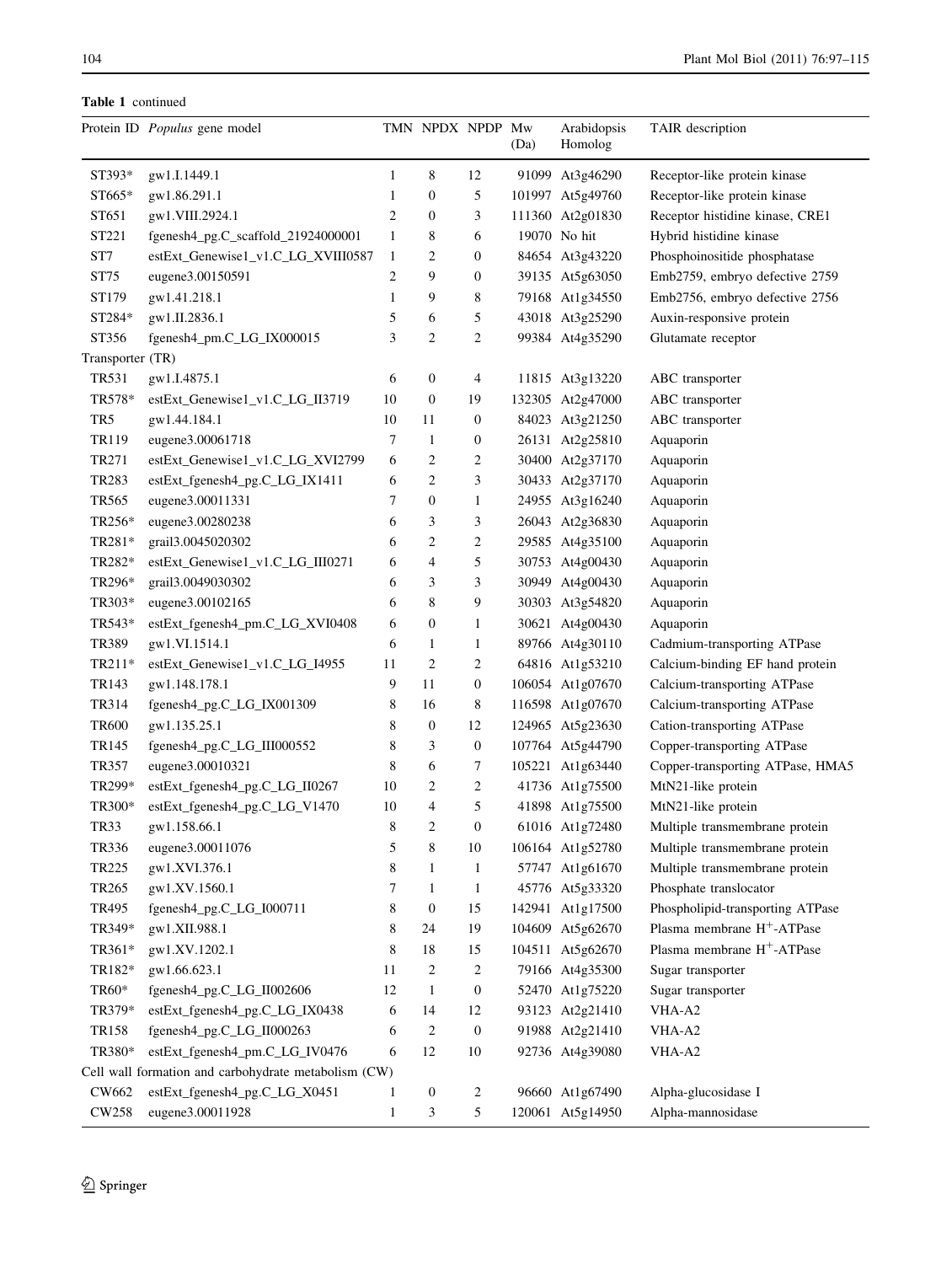| 5<br>CW304<br>estExt_fgenesh4_pm.C_LG_III0447<br>1<br>7<br>38374 At5g53340<br>Beta-1,3-galactosyltransferase<br>5<br>estExt_fgenesh4_pg.C_13980001<br>8<br>$CW232*$<br>6<br>121143 At4g32410<br>$CesA1-A$<br>eugene3.00060479<br>8<br>3<br>4<br>118944 At5g05170<br>CesA3-A<br>CW270<br>$\overline{4}$<br>CW234<br>estExt_fgenesh4_pg.C_LG_IX0979<br>8<br>2<br>120652 At5g05170<br>$CesA3-C$<br>eugene3.00160483<br>8<br>7<br>13<br>119929 At5g05170<br>CW302<br>$CesA3-D$<br>8<br>12<br>118579 At5g44030<br>CW308*<br>eugene3.00002636<br>10<br>CesA4<br>CW278<br>fgenesh4_pm.C_LG_XIII000084<br>8<br>8<br>14<br>122381 At5g64740<br>$CesA6-E$<br>CW310*<br>gw1.XVIII.3152.1<br>8<br>22<br>116943 At5g17420<br>10<br>$CesA7-A$<br>estExt_Genewise1_v1.C_LG_VI2188<br>8<br>12<br>25<br>116336 At5g17420<br>$CesA7-B$<br>CW289*<br>8<br>14<br>16<br>110349 At4g18780<br>CesA8-A<br>$CW341*$<br>gw1.XI.3218.1<br>8<br>19<br>18<br>CesA8-B<br>CW321<br>eugene3.00040363<br>114553 At4g18780<br>CW18<br>$\mathbf{1}$<br>$\mathbf{1}$<br>$\boldsymbol{0}$<br>70938 At4g16120<br>estExt_fgenesh4_pg.C_LG_X0013<br>Cobl (Cobra-like protein)<br>CW229*<br>estExt_fgenesh4_pm.C_LG_V0631<br>$\mathbf{1}$<br>2<br>5<br>57112 At1g19940<br>Endo-beta-1,4-glucanase family protein<br>5<br>9<br>CW196*<br>grail3.0263001401<br>1<br>68495 At5g49720<br>Endo-beta-1,4-glucanase, KOR<br>homolog<br><b>CW220</b><br>Ferulate-5-hydroxylase<br>eugene3.00071182<br>1<br>13<br>17<br>58428 At4g36220<br>CW216<br>estExt_fgenesh4_pg.C_LG_III0527<br>13<br>11<br>GDP-fucose protein-o-<br>1<br>59876 At1g17270<br>fucosyltransferase<br>$\mathbf{1}$<br>2<br>113954 At4g01210<br>Glycosyltransferase family protein<br>CW644<br>gw1.II.3117.1<br>0<br>$\overline{c}$<br>5<br>7<br>CW253<br>GT family 43 protein, IRX14<br>gw1.VII.2855.1<br>48551 At4g36890<br>5<br>CW231<br>$\mathbf{1}$<br>7<br>56558 At5g67230<br>GT family 43 protein, IRX14 homolog<br>estExt_Genewise1_v1.C_LG_V4069<br>CW461<br>eugene3.00130489<br>5<br>$\mathbf{0}$<br>2<br>59094 At5g18480<br>GT family 8 protein<br>8<br>CW114<br>2<br>$\mathbf{0}$<br>128266 At3g03050<br>PtCslD6<br>eugene3.00190332<br>7<br>1<br>50504 At3g23820<br>CW65<br>eugene3.00880019<br>$\theta$<br>UDP-glucuronate 4-epimerase<br>12<br>9<br>48929 At3g62830<br>UDP-glucuronic acid decarboxylase<br>estExt_Genewise1_v1.C_LG_XVI2527<br>1<br>$CW250^*$<br>9<br>9<br>49744 At3g62830<br>UDP-glucuronic acid decarboxylase<br>$CW246*$<br>eugene3.00140737<br>1<br>fgenesh4_pm.C_LG_II000873<br>$\boldsymbol{0}$<br>1<br>48435 At2g47650<br>UDP-glucuronic acid decarboxylase<br>$CW520*$<br>1<br>Intracellular trafficking (IT)<br>$IT144*$<br>gw1.I.9637.1<br>1<br>1<br>$\boldsymbol{0}$<br>107845 At1g52360<br>Coatomer beta subunit<br>IT261<br>grail3.0020010802<br>1<br>20<br>18<br>33638 At2g19950<br>Golgin-84<br>IT181<br>estExt_Genewise1_v1.C_440243<br>2<br>4<br>1<br>79746 At5g45160<br>GTP-binding protein<br>$\overline{2}$<br>$\overline{c}$<br>IT396<br>gw1.XV.2621.1<br>90530 At5g45160<br>GTP-binding protein<br>1<br>$\boldsymbol{0}$<br>gw1.246.2.1<br>$\mathbf{1}$<br>11<br>79912 At5g45160<br>IT410<br>GTP-binding protein<br>Eugene3.00060912<br>3<br>$\boldsymbol{0}$<br>$\mathfrak z$<br>23984 At2g38360<br>IT592*<br>Prenylated rab acceptor<br>IT601<br>Fgenesh4_pm.C_LG_XIX000312<br>4<br>$\boldsymbol{0}$<br>22640 At2g38360<br>Prenylated rab acceptor<br>1<br>IT17<br>estExt_fgenesh4_pm.C_700083<br>5<br>$\boldsymbol{0}$<br>Rac-GTP binding protein<br>71860 At5g27540<br>1<br>$\overline{c}$<br>IT288<br>Eugene3.00140364<br>3<br>2<br>28100 At2g46170<br>Reticulon family protein<br>IT574<br>8<br>gw1.122.33.1<br>3<br>$\mathbf{0}$<br>29014 At4g23630<br>Reticulon family protein<br>IT617*<br>estExt_fgenesh4_pm.C_LG_X0012<br>SNARE, protein transporter<br>1<br>$\boldsymbol{0}$<br>7<br>28624 At3g17440<br>IT291<br>gw1.X.834.1<br>$\mathbf{1}$<br>12<br>18<br>41243 At2g03510<br>Synaptobrevin-related protein<br>estExt_fgenesh4_pg.C_LG_XV0909<br>$\mathbf{1}$<br>$\overline{c}$<br>IT106*<br>$\boldsymbol{0}$<br>24596 At1g04760<br>Synaptobrevin-related protein<br>7<br>9<br>IT315<br>estExt_fgenesh4_pm.C_LG_XIX0109<br>$\mathbf{1}$<br>34275 At3g03800<br>Syntaxin 131<br>IT628<br>estExt_fgenesh4_pg.C_290237<br>$\mathbf{1}$<br>$\boldsymbol{0}$<br>5<br>30179 At4g17730<br>Syntaxin 23<br>Eugene3.00280153<br>IT629*<br>$\mathbf{1}$<br>$\boldsymbol{0}$<br>15<br>30759 At3g09740<br>Syntaxin 71<br>IT631*<br>estExt_fgenesh4_pg.C_LG_XVI0751<br>1<br>$\boldsymbol{0}$<br>15<br>29693 At3g09740<br>Syntaxin 71<br>Function unknown (FU)<br>FU161<br>estExt_Genewise1_v1.C_LG_XVI1567<br>3<br>2<br>$\overline{c}$<br>$C_2$ domain-containing protein<br>85234 At3g57880 | Protein ID Populus gene model | TMN NPDX NPDP Mw | (Da) | Arabidopsis<br>Homolog | TAIR description |
|-------------------------------------------------------------------------------------------------------------------------------------------------------------------------------------------------------------------------------------------------------------------------------------------------------------------------------------------------------------------------------------------------------------------------------------------------------------------------------------------------------------------------------------------------------------------------------------------------------------------------------------------------------------------------------------------------------------------------------------------------------------------------------------------------------------------------------------------------------------------------------------------------------------------------------------------------------------------------------------------------------------------------------------------------------------------------------------------------------------------------------------------------------------------------------------------------------------------------------------------------------------------------------------------------------------------------------------------------------------------------------------------------------------------------------------------------------------------------------------------------------------------------------------------------------------------------------------------------------------------------------------------------------------------------------------------------------------------------------------------------------------------------------------------------------------------------------------------------------------------------------------------------------------------------------------------------------------------------------------------------------------------------------------------------------------------------------------------------------------------------------------------------------------------------------------------------------------------------------------------------------------------------------------------------------------------------------------------------------------------------------------------------------------------------------------------------------------------------------------------------------------------------------------------------------------------------------------------------------------------------------------------------------------------------------------------------------------------------------------------------------------------------------------------------------------------------------------------------------------------------------------------------------------------------------------------------------------------------------------------------------------------------------------------------------------------------------------------------------------------------------------------------------------------------------------------------------------------------------------------------------------------------------------------------------------------------------------------------------------------------------------------------------------------------------------------------------------------------------------------------------------------------------------------------------------------------------------------------------------------------------------------------------------------------------------------------------------------------------------------------------------------------------------------------------------------------------------------------------------------------------------------------------------------------------------------------------------------------------------------------------------------------------------------------------------------------------------------------------------------------------------------------------------------------------------------------------------------------------------------------------------------------------------------------------------------------------------------------------------------------------------------------------------------------------------------------------------------------------------------------------------------------------------------------------------------------------------------------------------------------------------------------------------------------------------------------------------------------------------------------------------------|-------------------------------|------------------|------|------------------------|------------------|
|                                                                                                                                                                                                                                                                                                                                                                                                                                                                                                                                                                                                                                                                                                                                                                                                                                                                                                                                                                                                                                                                                                                                                                                                                                                                                                                                                                                                                                                                                                                                                                                                                                                                                                                                                                                                                                                                                                                                                                                                                                                                                                                                                                                                                                                                                                                                                                                                                                                                                                                                                                                                                                                                                                                                                                                                                                                                                                                                                                                                                                                                                                                                                                                                                                                                                                                                                                                                                                                                                                                                                                                                                                                                                                                                                                                                                                                                                                                                                                                                                                                                                                                                                                                                                                                                                                                                                                                                                                                                                                                                                                                                                                                                                                                                                                   |                               |                  |      |                        |                  |
|                                                                                                                                                                                                                                                                                                                                                                                                                                                                                                                                                                                                                                                                                                                                                                                                                                                                                                                                                                                                                                                                                                                                                                                                                                                                                                                                                                                                                                                                                                                                                                                                                                                                                                                                                                                                                                                                                                                                                                                                                                                                                                                                                                                                                                                                                                                                                                                                                                                                                                                                                                                                                                                                                                                                                                                                                                                                                                                                                                                                                                                                                                                                                                                                                                                                                                                                                                                                                                                                                                                                                                                                                                                                                                                                                                                                                                                                                                                                                                                                                                                                                                                                                                                                                                                                                                                                                                                                                                                                                                                                                                                                                                                                                                                                                                   |                               |                  |      |                        |                  |
|                                                                                                                                                                                                                                                                                                                                                                                                                                                                                                                                                                                                                                                                                                                                                                                                                                                                                                                                                                                                                                                                                                                                                                                                                                                                                                                                                                                                                                                                                                                                                                                                                                                                                                                                                                                                                                                                                                                                                                                                                                                                                                                                                                                                                                                                                                                                                                                                                                                                                                                                                                                                                                                                                                                                                                                                                                                                                                                                                                                                                                                                                                                                                                                                                                                                                                                                                                                                                                                                                                                                                                                                                                                                                                                                                                                                                                                                                                                                                                                                                                                                                                                                                                                                                                                                                                                                                                                                                                                                                                                                                                                                                                                                                                                                                                   |                               |                  |      |                        |                  |
|                                                                                                                                                                                                                                                                                                                                                                                                                                                                                                                                                                                                                                                                                                                                                                                                                                                                                                                                                                                                                                                                                                                                                                                                                                                                                                                                                                                                                                                                                                                                                                                                                                                                                                                                                                                                                                                                                                                                                                                                                                                                                                                                                                                                                                                                                                                                                                                                                                                                                                                                                                                                                                                                                                                                                                                                                                                                                                                                                                                                                                                                                                                                                                                                                                                                                                                                                                                                                                                                                                                                                                                                                                                                                                                                                                                                                                                                                                                                                                                                                                                                                                                                                                                                                                                                                                                                                                                                                                                                                                                                                                                                                                                                                                                                                                   |                               |                  |      |                        |                  |
|                                                                                                                                                                                                                                                                                                                                                                                                                                                                                                                                                                                                                                                                                                                                                                                                                                                                                                                                                                                                                                                                                                                                                                                                                                                                                                                                                                                                                                                                                                                                                                                                                                                                                                                                                                                                                                                                                                                                                                                                                                                                                                                                                                                                                                                                                                                                                                                                                                                                                                                                                                                                                                                                                                                                                                                                                                                                                                                                                                                                                                                                                                                                                                                                                                                                                                                                                                                                                                                                                                                                                                                                                                                                                                                                                                                                                                                                                                                                                                                                                                                                                                                                                                                                                                                                                                                                                                                                                                                                                                                                                                                                                                                                                                                                                                   |                               |                  |      |                        |                  |
|                                                                                                                                                                                                                                                                                                                                                                                                                                                                                                                                                                                                                                                                                                                                                                                                                                                                                                                                                                                                                                                                                                                                                                                                                                                                                                                                                                                                                                                                                                                                                                                                                                                                                                                                                                                                                                                                                                                                                                                                                                                                                                                                                                                                                                                                                                                                                                                                                                                                                                                                                                                                                                                                                                                                                                                                                                                                                                                                                                                                                                                                                                                                                                                                                                                                                                                                                                                                                                                                                                                                                                                                                                                                                                                                                                                                                                                                                                                                                                                                                                                                                                                                                                                                                                                                                                                                                                                                                                                                                                                                                                                                                                                                                                                                                                   |                               |                  |      |                        |                  |
|                                                                                                                                                                                                                                                                                                                                                                                                                                                                                                                                                                                                                                                                                                                                                                                                                                                                                                                                                                                                                                                                                                                                                                                                                                                                                                                                                                                                                                                                                                                                                                                                                                                                                                                                                                                                                                                                                                                                                                                                                                                                                                                                                                                                                                                                                                                                                                                                                                                                                                                                                                                                                                                                                                                                                                                                                                                                                                                                                                                                                                                                                                                                                                                                                                                                                                                                                                                                                                                                                                                                                                                                                                                                                                                                                                                                                                                                                                                                                                                                                                                                                                                                                                                                                                                                                                                                                                                                                                                                                                                                                                                                                                                                                                                                                                   |                               |                  |      |                        |                  |
|                                                                                                                                                                                                                                                                                                                                                                                                                                                                                                                                                                                                                                                                                                                                                                                                                                                                                                                                                                                                                                                                                                                                                                                                                                                                                                                                                                                                                                                                                                                                                                                                                                                                                                                                                                                                                                                                                                                                                                                                                                                                                                                                                                                                                                                                                                                                                                                                                                                                                                                                                                                                                                                                                                                                                                                                                                                                                                                                                                                                                                                                                                                                                                                                                                                                                                                                                                                                                                                                                                                                                                                                                                                                                                                                                                                                                                                                                                                                                                                                                                                                                                                                                                                                                                                                                                                                                                                                                                                                                                                                                                                                                                                                                                                                                                   |                               |                  |      |                        |                  |
|                                                                                                                                                                                                                                                                                                                                                                                                                                                                                                                                                                                                                                                                                                                                                                                                                                                                                                                                                                                                                                                                                                                                                                                                                                                                                                                                                                                                                                                                                                                                                                                                                                                                                                                                                                                                                                                                                                                                                                                                                                                                                                                                                                                                                                                                                                                                                                                                                                                                                                                                                                                                                                                                                                                                                                                                                                                                                                                                                                                                                                                                                                                                                                                                                                                                                                                                                                                                                                                                                                                                                                                                                                                                                                                                                                                                                                                                                                                                                                                                                                                                                                                                                                                                                                                                                                                                                                                                                                                                                                                                                                                                                                                                                                                                                                   |                               |                  |      |                        |                  |
|                                                                                                                                                                                                                                                                                                                                                                                                                                                                                                                                                                                                                                                                                                                                                                                                                                                                                                                                                                                                                                                                                                                                                                                                                                                                                                                                                                                                                                                                                                                                                                                                                                                                                                                                                                                                                                                                                                                                                                                                                                                                                                                                                                                                                                                                                                                                                                                                                                                                                                                                                                                                                                                                                                                                                                                                                                                                                                                                                                                                                                                                                                                                                                                                                                                                                                                                                                                                                                                                                                                                                                                                                                                                                                                                                                                                                                                                                                                                                                                                                                                                                                                                                                                                                                                                                                                                                                                                                                                                                                                                                                                                                                                                                                                                                                   |                               |                  |      |                        |                  |
|                                                                                                                                                                                                                                                                                                                                                                                                                                                                                                                                                                                                                                                                                                                                                                                                                                                                                                                                                                                                                                                                                                                                                                                                                                                                                                                                                                                                                                                                                                                                                                                                                                                                                                                                                                                                                                                                                                                                                                                                                                                                                                                                                                                                                                                                                                                                                                                                                                                                                                                                                                                                                                                                                                                                                                                                                                                                                                                                                                                                                                                                                                                                                                                                                                                                                                                                                                                                                                                                                                                                                                                                                                                                                                                                                                                                                                                                                                                                                                                                                                                                                                                                                                                                                                                                                                                                                                                                                                                                                                                                                                                                                                                                                                                                                                   |                               |                  |      |                        |                  |
|                                                                                                                                                                                                                                                                                                                                                                                                                                                                                                                                                                                                                                                                                                                                                                                                                                                                                                                                                                                                                                                                                                                                                                                                                                                                                                                                                                                                                                                                                                                                                                                                                                                                                                                                                                                                                                                                                                                                                                                                                                                                                                                                                                                                                                                                                                                                                                                                                                                                                                                                                                                                                                                                                                                                                                                                                                                                                                                                                                                                                                                                                                                                                                                                                                                                                                                                                                                                                                                                                                                                                                                                                                                                                                                                                                                                                                                                                                                                                                                                                                                                                                                                                                                                                                                                                                                                                                                                                                                                                                                                                                                                                                                                                                                                                                   |                               |                  |      |                        |                  |
|                                                                                                                                                                                                                                                                                                                                                                                                                                                                                                                                                                                                                                                                                                                                                                                                                                                                                                                                                                                                                                                                                                                                                                                                                                                                                                                                                                                                                                                                                                                                                                                                                                                                                                                                                                                                                                                                                                                                                                                                                                                                                                                                                                                                                                                                                                                                                                                                                                                                                                                                                                                                                                                                                                                                                                                                                                                                                                                                                                                                                                                                                                                                                                                                                                                                                                                                                                                                                                                                                                                                                                                                                                                                                                                                                                                                                                                                                                                                                                                                                                                                                                                                                                                                                                                                                                                                                                                                                                                                                                                                                                                                                                                                                                                                                                   |                               |                  |      |                        |                  |
|                                                                                                                                                                                                                                                                                                                                                                                                                                                                                                                                                                                                                                                                                                                                                                                                                                                                                                                                                                                                                                                                                                                                                                                                                                                                                                                                                                                                                                                                                                                                                                                                                                                                                                                                                                                                                                                                                                                                                                                                                                                                                                                                                                                                                                                                                                                                                                                                                                                                                                                                                                                                                                                                                                                                                                                                                                                                                                                                                                                                                                                                                                                                                                                                                                                                                                                                                                                                                                                                                                                                                                                                                                                                                                                                                                                                                                                                                                                                                                                                                                                                                                                                                                                                                                                                                                                                                                                                                                                                                                                                                                                                                                                                                                                                                                   |                               |                  |      |                        |                  |
|                                                                                                                                                                                                                                                                                                                                                                                                                                                                                                                                                                                                                                                                                                                                                                                                                                                                                                                                                                                                                                                                                                                                                                                                                                                                                                                                                                                                                                                                                                                                                                                                                                                                                                                                                                                                                                                                                                                                                                                                                                                                                                                                                                                                                                                                                                                                                                                                                                                                                                                                                                                                                                                                                                                                                                                                                                                                                                                                                                                                                                                                                                                                                                                                                                                                                                                                                                                                                                                                                                                                                                                                                                                                                                                                                                                                                                                                                                                                                                                                                                                                                                                                                                                                                                                                                                                                                                                                                                                                                                                                                                                                                                                                                                                                                                   |                               |                  |      |                        |                  |
|                                                                                                                                                                                                                                                                                                                                                                                                                                                                                                                                                                                                                                                                                                                                                                                                                                                                                                                                                                                                                                                                                                                                                                                                                                                                                                                                                                                                                                                                                                                                                                                                                                                                                                                                                                                                                                                                                                                                                                                                                                                                                                                                                                                                                                                                                                                                                                                                                                                                                                                                                                                                                                                                                                                                                                                                                                                                                                                                                                                                                                                                                                                                                                                                                                                                                                                                                                                                                                                                                                                                                                                                                                                                                                                                                                                                                                                                                                                                                                                                                                                                                                                                                                                                                                                                                                                                                                                                                                                                                                                                                                                                                                                                                                                                                                   |                               |                  |      |                        |                  |
|                                                                                                                                                                                                                                                                                                                                                                                                                                                                                                                                                                                                                                                                                                                                                                                                                                                                                                                                                                                                                                                                                                                                                                                                                                                                                                                                                                                                                                                                                                                                                                                                                                                                                                                                                                                                                                                                                                                                                                                                                                                                                                                                                                                                                                                                                                                                                                                                                                                                                                                                                                                                                                                                                                                                                                                                                                                                                                                                                                                                                                                                                                                                                                                                                                                                                                                                                                                                                                                                                                                                                                                                                                                                                                                                                                                                                                                                                                                                                                                                                                                                                                                                                                                                                                                                                                                                                                                                                                                                                                                                                                                                                                                                                                                                                                   |                               |                  |      |                        |                  |
|                                                                                                                                                                                                                                                                                                                                                                                                                                                                                                                                                                                                                                                                                                                                                                                                                                                                                                                                                                                                                                                                                                                                                                                                                                                                                                                                                                                                                                                                                                                                                                                                                                                                                                                                                                                                                                                                                                                                                                                                                                                                                                                                                                                                                                                                                                                                                                                                                                                                                                                                                                                                                                                                                                                                                                                                                                                                                                                                                                                                                                                                                                                                                                                                                                                                                                                                                                                                                                                                                                                                                                                                                                                                                                                                                                                                                                                                                                                                                                                                                                                                                                                                                                                                                                                                                                                                                                                                                                                                                                                                                                                                                                                                                                                                                                   |                               |                  |      |                        |                  |
|                                                                                                                                                                                                                                                                                                                                                                                                                                                                                                                                                                                                                                                                                                                                                                                                                                                                                                                                                                                                                                                                                                                                                                                                                                                                                                                                                                                                                                                                                                                                                                                                                                                                                                                                                                                                                                                                                                                                                                                                                                                                                                                                                                                                                                                                                                                                                                                                                                                                                                                                                                                                                                                                                                                                                                                                                                                                                                                                                                                                                                                                                                                                                                                                                                                                                                                                                                                                                                                                                                                                                                                                                                                                                                                                                                                                                                                                                                                                                                                                                                                                                                                                                                                                                                                                                                                                                                                                                                                                                                                                                                                                                                                                                                                                                                   |                               |                  |      |                        |                  |
|                                                                                                                                                                                                                                                                                                                                                                                                                                                                                                                                                                                                                                                                                                                                                                                                                                                                                                                                                                                                                                                                                                                                                                                                                                                                                                                                                                                                                                                                                                                                                                                                                                                                                                                                                                                                                                                                                                                                                                                                                                                                                                                                                                                                                                                                                                                                                                                                                                                                                                                                                                                                                                                                                                                                                                                                                                                                                                                                                                                                                                                                                                                                                                                                                                                                                                                                                                                                                                                                                                                                                                                                                                                                                                                                                                                                                                                                                                                                                                                                                                                                                                                                                                                                                                                                                                                                                                                                                                                                                                                                                                                                                                                                                                                                                                   |                               |                  |      |                        |                  |
|                                                                                                                                                                                                                                                                                                                                                                                                                                                                                                                                                                                                                                                                                                                                                                                                                                                                                                                                                                                                                                                                                                                                                                                                                                                                                                                                                                                                                                                                                                                                                                                                                                                                                                                                                                                                                                                                                                                                                                                                                                                                                                                                                                                                                                                                                                                                                                                                                                                                                                                                                                                                                                                                                                                                                                                                                                                                                                                                                                                                                                                                                                                                                                                                                                                                                                                                                                                                                                                                                                                                                                                                                                                                                                                                                                                                                                                                                                                                                                                                                                                                                                                                                                                                                                                                                                                                                                                                                                                                                                                                                                                                                                                                                                                                                                   |                               |                  |      |                        |                  |
|                                                                                                                                                                                                                                                                                                                                                                                                                                                                                                                                                                                                                                                                                                                                                                                                                                                                                                                                                                                                                                                                                                                                                                                                                                                                                                                                                                                                                                                                                                                                                                                                                                                                                                                                                                                                                                                                                                                                                                                                                                                                                                                                                                                                                                                                                                                                                                                                                                                                                                                                                                                                                                                                                                                                                                                                                                                                                                                                                                                                                                                                                                                                                                                                                                                                                                                                                                                                                                                                                                                                                                                                                                                                                                                                                                                                                                                                                                                                                                                                                                                                                                                                                                                                                                                                                                                                                                                                                                                                                                                                                                                                                                                                                                                                                                   |                               |                  |      |                        |                  |
|                                                                                                                                                                                                                                                                                                                                                                                                                                                                                                                                                                                                                                                                                                                                                                                                                                                                                                                                                                                                                                                                                                                                                                                                                                                                                                                                                                                                                                                                                                                                                                                                                                                                                                                                                                                                                                                                                                                                                                                                                                                                                                                                                                                                                                                                                                                                                                                                                                                                                                                                                                                                                                                                                                                                                                                                                                                                                                                                                                                                                                                                                                                                                                                                                                                                                                                                                                                                                                                                                                                                                                                                                                                                                                                                                                                                                                                                                                                                                                                                                                                                                                                                                                                                                                                                                                                                                                                                                                                                                                                                                                                                                                                                                                                                                                   |                               |                  |      |                        |                  |
|                                                                                                                                                                                                                                                                                                                                                                                                                                                                                                                                                                                                                                                                                                                                                                                                                                                                                                                                                                                                                                                                                                                                                                                                                                                                                                                                                                                                                                                                                                                                                                                                                                                                                                                                                                                                                                                                                                                                                                                                                                                                                                                                                                                                                                                                                                                                                                                                                                                                                                                                                                                                                                                                                                                                                                                                                                                                                                                                                                                                                                                                                                                                                                                                                                                                                                                                                                                                                                                                                                                                                                                                                                                                                                                                                                                                                                                                                                                                                                                                                                                                                                                                                                                                                                                                                                                                                                                                                                                                                                                                                                                                                                                                                                                                                                   |                               |                  |      |                        |                  |
|                                                                                                                                                                                                                                                                                                                                                                                                                                                                                                                                                                                                                                                                                                                                                                                                                                                                                                                                                                                                                                                                                                                                                                                                                                                                                                                                                                                                                                                                                                                                                                                                                                                                                                                                                                                                                                                                                                                                                                                                                                                                                                                                                                                                                                                                                                                                                                                                                                                                                                                                                                                                                                                                                                                                                                                                                                                                                                                                                                                                                                                                                                                                                                                                                                                                                                                                                                                                                                                                                                                                                                                                                                                                                                                                                                                                                                                                                                                                                                                                                                                                                                                                                                                                                                                                                                                                                                                                                                                                                                                                                                                                                                                                                                                                                                   |                               |                  |      |                        |                  |
|                                                                                                                                                                                                                                                                                                                                                                                                                                                                                                                                                                                                                                                                                                                                                                                                                                                                                                                                                                                                                                                                                                                                                                                                                                                                                                                                                                                                                                                                                                                                                                                                                                                                                                                                                                                                                                                                                                                                                                                                                                                                                                                                                                                                                                                                                                                                                                                                                                                                                                                                                                                                                                                                                                                                                                                                                                                                                                                                                                                                                                                                                                                                                                                                                                                                                                                                                                                                                                                                                                                                                                                                                                                                                                                                                                                                                                                                                                                                                                                                                                                                                                                                                                                                                                                                                                                                                                                                                                                                                                                                                                                                                                                                                                                                                                   |                               |                  |      |                        |                  |
|                                                                                                                                                                                                                                                                                                                                                                                                                                                                                                                                                                                                                                                                                                                                                                                                                                                                                                                                                                                                                                                                                                                                                                                                                                                                                                                                                                                                                                                                                                                                                                                                                                                                                                                                                                                                                                                                                                                                                                                                                                                                                                                                                                                                                                                                                                                                                                                                                                                                                                                                                                                                                                                                                                                                                                                                                                                                                                                                                                                                                                                                                                                                                                                                                                                                                                                                                                                                                                                                                                                                                                                                                                                                                                                                                                                                                                                                                                                                                                                                                                                                                                                                                                                                                                                                                                                                                                                                                                                                                                                                                                                                                                                                                                                                                                   |                               |                  |      |                        |                  |
|                                                                                                                                                                                                                                                                                                                                                                                                                                                                                                                                                                                                                                                                                                                                                                                                                                                                                                                                                                                                                                                                                                                                                                                                                                                                                                                                                                                                                                                                                                                                                                                                                                                                                                                                                                                                                                                                                                                                                                                                                                                                                                                                                                                                                                                                                                                                                                                                                                                                                                                                                                                                                                                                                                                                                                                                                                                                                                                                                                                                                                                                                                                                                                                                                                                                                                                                                                                                                                                                                                                                                                                                                                                                                                                                                                                                                                                                                                                                                                                                                                                                                                                                                                                                                                                                                                                                                                                                                                                                                                                                                                                                                                                                                                                                                                   |                               |                  |      |                        |                  |
|                                                                                                                                                                                                                                                                                                                                                                                                                                                                                                                                                                                                                                                                                                                                                                                                                                                                                                                                                                                                                                                                                                                                                                                                                                                                                                                                                                                                                                                                                                                                                                                                                                                                                                                                                                                                                                                                                                                                                                                                                                                                                                                                                                                                                                                                                                                                                                                                                                                                                                                                                                                                                                                                                                                                                                                                                                                                                                                                                                                                                                                                                                                                                                                                                                                                                                                                                                                                                                                                                                                                                                                                                                                                                                                                                                                                                                                                                                                                                                                                                                                                                                                                                                                                                                                                                                                                                                                                                                                                                                                                                                                                                                                                                                                                                                   |                               |                  |      |                        |                  |
|                                                                                                                                                                                                                                                                                                                                                                                                                                                                                                                                                                                                                                                                                                                                                                                                                                                                                                                                                                                                                                                                                                                                                                                                                                                                                                                                                                                                                                                                                                                                                                                                                                                                                                                                                                                                                                                                                                                                                                                                                                                                                                                                                                                                                                                                                                                                                                                                                                                                                                                                                                                                                                                                                                                                                                                                                                                                                                                                                                                                                                                                                                                                                                                                                                                                                                                                                                                                                                                                                                                                                                                                                                                                                                                                                                                                                                                                                                                                                                                                                                                                                                                                                                                                                                                                                                                                                                                                                                                                                                                                                                                                                                                                                                                                                                   |                               |                  |      |                        |                  |
|                                                                                                                                                                                                                                                                                                                                                                                                                                                                                                                                                                                                                                                                                                                                                                                                                                                                                                                                                                                                                                                                                                                                                                                                                                                                                                                                                                                                                                                                                                                                                                                                                                                                                                                                                                                                                                                                                                                                                                                                                                                                                                                                                                                                                                                                                                                                                                                                                                                                                                                                                                                                                                                                                                                                                                                                                                                                                                                                                                                                                                                                                                                                                                                                                                                                                                                                                                                                                                                                                                                                                                                                                                                                                                                                                                                                                                                                                                                                                                                                                                                                                                                                                                                                                                                                                                                                                                                                                                                                                                                                                                                                                                                                                                                                                                   |                               |                  |      |                        |                  |
|                                                                                                                                                                                                                                                                                                                                                                                                                                                                                                                                                                                                                                                                                                                                                                                                                                                                                                                                                                                                                                                                                                                                                                                                                                                                                                                                                                                                                                                                                                                                                                                                                                                                                                                                                                                                                                                                                                                                                                                                                                                                                                                                                                                                                                                                                                                                                                                                                                                                                                                                                                                                                                                                                                                                                                                                                                                                                                                                                                                                                                                                                                                                                                                                                                                                                                                                                                                                                                                                                                                                                                                                                                                                                                                                                                                                                                                                                                                                                                                                                                                                                                                                                                                                                                                                                                                                                                                                                                                                                                                                                                                                                                                                                                                                                                   |                               |                  |      |                        |                  |
|                                                                                                                                                                                                                                                                                                                                                                                                                                                                                                                                                                                                                                                                                                                                                                                                                                                                                                                                                                                                                                                                                                                                                                                                                                                                                                                                                                                                                                                                                                                                                                                                                                                                                                                                                                                                                                                                                                                                                                                                                                                                                                                                                                                                                                                                                                                                                                                                                                                                                                                                                                                                                                                                                                                                                                                                                                                                                                                                                                                                                                                                                                                                                                                                                                                                                                                                                                                                                                                                                                                                                                                                                                                                                                                                                                                                                                                                                                                                                                                                                                                                                                                                                                                                                                                                                                                                                                                                                                                                                                                                                                                                                                                                                                                                                                   |                               |                  |      |                        |                  |
|                                                                                                                                                                                                                                                                                                                                                                                                                                                                                                                                                                                                                                                                                                                                                                                                                                                                                                                                                                                                                                                                                                                                                                                                                                                                                                                                                                                                                                                                                                                                                                                                                                                                                                                                                                                                                                                                                                                                                                                                                                                                                                                                                                                                                                                                                                                                                                                                                                                                                                                                                                                                                                                                                                                                                                                                                                                                                                                                                                                                                                                                                                                                                                                                                                                                                                                                                                                                                                                                                                                                                                                                                                                                                                                                                                                                                                                                                                                                                                                                                                                                                                                                                                                                                                                                                                                                                                                                                                                                                                                                                                                                                                                                                                                                                                   |                               |                  |      |                        |                  |
|                                                                                                                                                                                                                                                                                                                                                                                                                                                                                                                                                                                                                                                                                                                                                                                                                                                                                                                                                                                                                                                                                                                                                                                                                                                                                                                                                                                                                                                                                                                                                                                                                                                                                                                                                                                                                                                                                                                                                                                                                                                                                                                                                                                                                                                                                                                                                                                                                                                                                                                                                                                                                                                                                                                                                                                                                                                                                                                                                                                                                                                                                                                                                                                                                                                                                                                                                                                                                                                                                                                                                                                                                                                                                                                                                                                                                                                                                                                                                                                                                                                                                                                                                                                                                                                                                                                                                                                                                                                                                                                                                                                                                                                                                                                                                                   |                               |                  |      |                        |                  |
|                                                                                                                                                                                                                                                                                                                                                                                                                                                                                                                                                                                                                                                                                                                                                                                                                                                                                                                                                                                                                                                                                                                                                                                                                                                                                                                                                                                                                                                                                                                                                                                                                                                                                                                                                                                                                                                                                                                                                                                                                                                                                                                                                                                                                                                                                                                                                                                                                                                                                                                                                                                                                                                                                                                                                                                                                                                                                                                                                                                                                                                                                                                                                                                                                                                                                                                                                                                                                                                                                                                                                                                                                                                                                                                                                                                                                                                                                                                                                                                                                                                                                                                                                                                                                                                                                                                                                                                                                                                                                                                                                                                                                                                                                                                                                                   |                               |                  |      |                        |                  |
|                                                                                                                                                                                                                                                                                                                                                                                                                                                                                                                                                                                                                                                                                                                                                                                                                                                                                                                                                                                                                                                                                                                                                                                                                                                                                                                                                                                                                                                                                                                                                                                                                                                                                                                                                                                                                                                                                                                                                                                                                                                                                                                                                                                                                                                                                                                                                                                                                                                                                                                                                                                                                                                                                                                                                                                                                                                                                                                                                                                                                                                                                                                                                                                                                                                                                                                                                                                                                                                                                                                                                                                                                                                                                                                                                                                                                                                                                                                                                                                                                                                                                                                                                                                                                                                                                                                                                                                                                                                                                                                                                                                                                                                                                                                                                                   |                               |                  |      |                        |                  |
|                                                                                                                                                                                                                                                                                                                                                                                                                                                                                                                                                                                                                                                                                                                                                                                                                                                                                                                                                                                                                                                                                                                                                                                                                                                                                                                                                                                                                                                                                                                                                                                                                                                                                                                                                                                                                                                                                                                                                                                                                                                                                                                                                                                                                                                                                                                                                                                                                                                                                                                                                                                                                                                                                                                                                                                                                                                                                                                                                                                                                                                                                                                                                                                                                                                                                                                                                                                                                                                                                                                                                                                                                                                                                                                                                                                                                                                                                                                                                                                                                                                                                                                                                                                                                                                                                                                                                                                                                                                                                                                                                                                                                                                                                                                                                                   |                               |                  |      |                        |                  |
|                                                                                                                                                                                                                                                                                                                                                                                                                                                                                                                                                                                                                                                                                                                                                                                                                                                                                                                                                                                                                                                                                                                                                                                                                                                                                                                                                                                                                                                                                                                                                                                                                                                                                                                                                                                                                                                                                                                                                                                                                                                                                                                                                                                                                                                                                                                                                                                                                                                                                                                                                                                                                                                                                                                                                                                                                                                                                                                                                                                                                                                                                                                                                                                                                                                                                                                                                                                                                                                                                                                                                                                                                                                                                                                                                                                                                                                                                                                                                                                                                                                                                                                                                                                                                                                                                                                                                                                                                                                                                                                                                                                                                                                                                                                                                                   |                               |                  |      |                        |                  |
|                                                                                                                                                                                                                                                                                                                                                                                                                                                                                                                                                                                                                                                                                                                                                                                                                                                                                                                                                                                                                                                                                                                                                                                                                                                                                                                                                                                                                                                                                                                                                                                                                                                                                                                                                                                                                                                                                                                                                                                                                                                                                                                                                                                                                                                                                                                                                                                                                                                                                                                                                                                                                                                                                                                                                                                                                                                                                                                                                                                                                                                                                                                                                                                                                                                                                                                                                                                                                                                                                                                                                                                                                                                                                                                                                                                                                                                                                                                                                                                                                                                                                                                                                                                                                                                                                                                                                                                                                                                                                                                                                                                                                                                                                                                                                                   |                               |                  |      |                        |                  |
|                                                                                                                                                                                                                                                                                                                                                                                                                                                                                                                                                                                                                                                                                                                                                                                                                                                                                                                                                                                                                                                                                                                                                                                                                                                                                                                                                                                                                                                                                                                                                                                                                                                                                                                                                                                                                                                                                                                                                                                                                                                                                                                                                                                                                                                                                                                                                                                                                                                                                                                                                                                                                                                                                                                                                                                                                                                                                                                                                                                                                                                                                                                                                                                                                                                                                                                                                                                                                                                                                                                                                                                                                                                                                                                                                                                                                                                                                                                                                                                                                                                                                                                                                                                                                                                                                                                                                                                                                                                                                                                                                                                                                                                                                                                                                                   |                               |                  |      |                        |                  |
|                                                                                                                                                                                                                                                                                                                                                                                                                                                                                                                                                                                                                                                                                                                                                                                                                                                                                                                                                                                                                                                                                                                                                                                                                                                                                                                                                                                                                                                                                                                                                                                                                                                                                                                                                                                                                                                                                                                                                                                                                                                                                                                                                                                                                                                                                                                                                                                                                                                                                                                                                                                                                                                                                                                                                                                                                                                                                                                                                                                                                                                                                                                                                                                                                                                                                                                                                                                                                                                                                                                                                                                                                                                                                                                                                                                                                                                                                                                                                                                                                                                                                                                                                                                                                                                                                                                                                                                                                                                                                                                                                                                                                                                                                                                                                                   |                               |                  |      |                        |                  |
|                                                                                                                                                                                                                                                                                                                                                                                                                                                                                                                                                                                                                                                                                                                                                                                                                                                                                                                                                                                                                                                                                                                                                                                                                                                                                                                                                                                                                                                                                                                                                                                                                                                                                                                                                                                                                                                                                                                                                                                                                                                                                                                                                                                                                                                                                                                                                                                                                                                                                                                                                                                                                                                                                                                                                                                                                                                                                                                                                                                                                                                                                                                                                                                                                                                                                                                                                                                                                                                                                                                                                                                                                                                                                                                                                                                                                                                                                                                                                                                                                                                                                                                                                                                                                                                                                                                                                                                                                                                                                                                                                                                                                                                                                                                                                                   |                               |                  |      |                        |                  |
|                                                                                                                                                                                                                                                                                                                                                                                                                                                                                                                                                                                                                                                                                                                                                                                                                                                                                                                                                                                                                                                                                                                                                                                                                                                                                                                                                                                                                                                                                                                                                                                                                                                                                                                                                                                                                                                                                                                                                                                                                                                                                                                                                                                                                                                                                                                                                                                                                                                                                                                                                                                                                                                                                                                                                                                                                                                                                                                                                                                                                                                                                                                                                                                                                                                                                                                                                                                                                                                                                                                                                                                                                                                                                                                                                                                                                                                                                                                                                                                                                                                                                                                                                                                                                                                                                                                                                                                                                                                                                                                                                                                                                                                                                                                                                                   |                               |                  |      |                        |                  |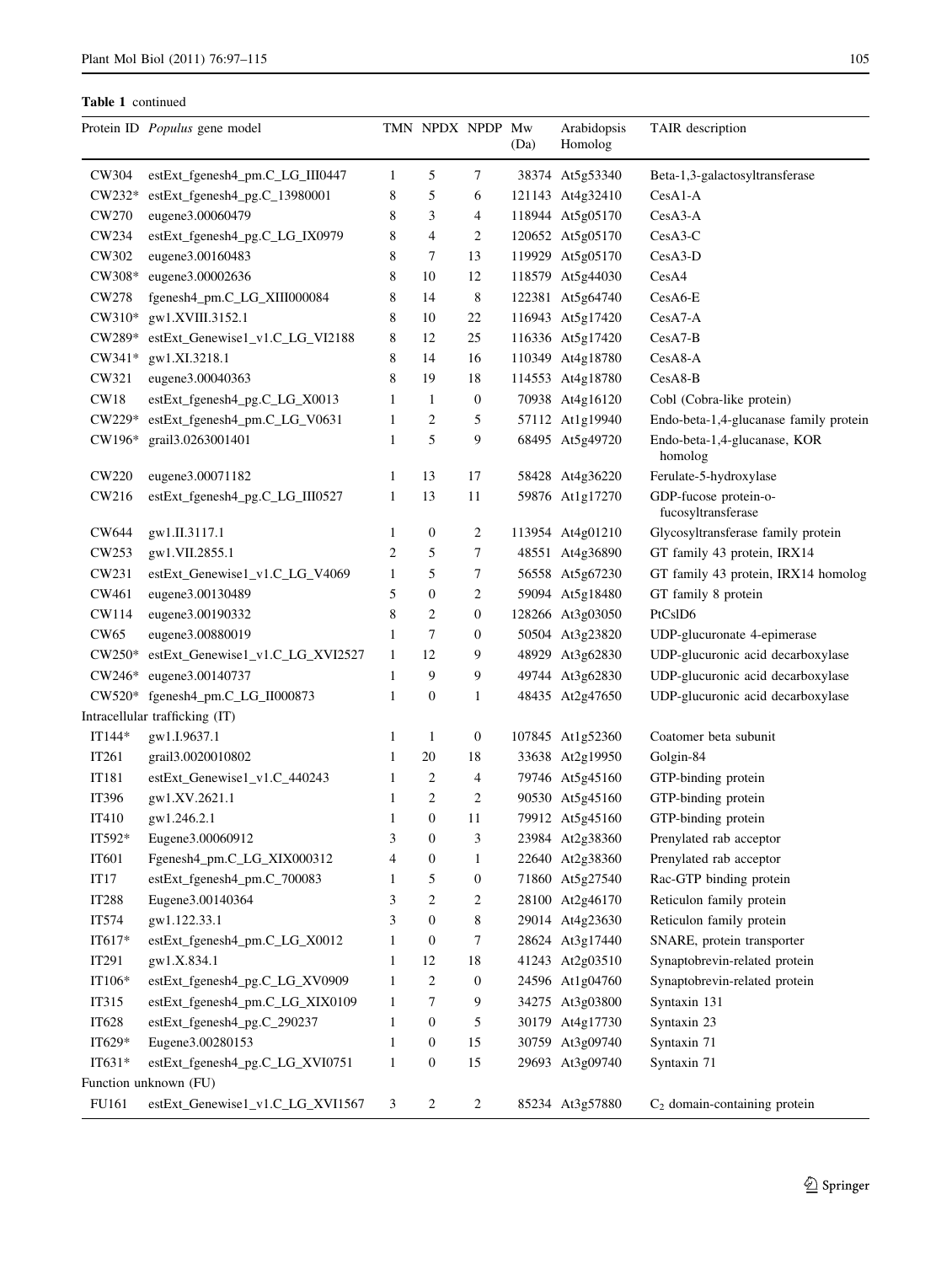|                      | Protein ID Populus gene model    |                | TMN NPDX NPDP Mw |                  | (Da)          | Arabidopsis<br>Homolog | TAIR description                               |
|----------------------|----------------------------------|----------------|------------------|------------------|---------------|------------------------|------------------------------------------------|
| FU498                | gw1.VIII.297.1                   | 3              | $\boldsymbol{0}$ | 2                |               | 51259 At4g14240        | CBS domain-containing protein                  |
| $FU50*$              | gw1.X.4147.1                     | 3              | 3                | $\boldsymbol{0}$ |               | 54367 At4g14240        | CBS domain-containing protein                  |
| FU215                | fgenesh4_pg.C_scaffold_70000199  | 1              | 6                | 7                |               | 18462 No hit           | Duf1068                                        |
| FU559                | gw1.X.1601.1                     | $\mathbf{1}$   | $\boldsymbol{0}$ | 2                |               | 43883 At2g40320        | Duf213                                         |
| FU239                | estExt_fgenesh4_pg.C_LG_X1673    | 1              | 6                | 4                |               | 53094 At3g55990        | Duf <sub>231</sub>                             |
| FU448                | estExt_fgenesh4_pg.C_LG_XVI0458  | 1              | $\overline{0}$   | 2                |               | 64313 At5g06700        | Duf <sub>231</sub>                             |
| FU517                | estExt_Genewise1_v1.C_LG_XI3238  | 1              | $\boldsymbol{0}$ | 11               |               | 47601 At1g29200        | Duf246                                         |
| FU170                | estExt_fgenesh4_pg.C_LG_II2588   | 1              | 1                | $\overline{2}$   |               | 83319 At1g19430        | Duf <sub>248</sub>                             |
| FU184                | eugene3.00080530                 | 1              | 5                | 7                |               | 75654 At2g39750        | Duf <sub>248</sub>                             |
| FU193                | estExt_fgenesh4_pg.C_290162      | 1              | 13               | 15               |               | 68792 At4g18030        | Duf <sub>248</sub>                             |
| FU194                | estExt_fgenesh4_pg.C_290313      | $\mathbf{1}$   | $\mathbf{1}$     | 3                |               | 68364 At1g31850        | Duf <sub>248</sub>                             |
| FU429                | gw1.I.2672.1                     | $\mathbf{1}$   | $\boldsymbol{0}$ | 2                |               | 69704 At5g14430        | Duf <sub>248</sub>                             |
| FU434                | estExt_fgenesh4_pg.C_LG_VIII1310 | $\mathbf{1}$   | $\boldsymbol{0}$ | 5                |               | 69331 At1g26850        | Duf <sub>248</sub>                             |
| FU435                | estExt_fgenesh4_pg.C_LG_X0857    | $\mathbf{1}$   | $\mathbf{0}$     | 4                |               | 69638 At1g26850        | Duf <sub>248</sub>                             |
| FU442                | fgenesh4_pg.C_LG_XIV000203       | 1              | $\boldsymbol{0}$ | $\overline{c}$   |               | 67005 At4g00740        | Duf <sub>248</sub>                             |
| FU160*               | fgenesh4_pg.C_LG_V000057         | 1              | 5                | 7                |               | 87575 At5g64030        | Duf248                                         |
| FU195*               | estExt_fgenesh4_pg.C_LG_V1395    | 1              | 4                | 11               |               | 69308 At1g04430        | Duf248                                         |
| FU381*               | estExt_Genewise1_v1.C_LG_VII1503 | 1              | 7                | 8                |               | 92340 At5g64030        | Duf <sub>248</sub>                             |
| FU162                | estExt_fgenesh4_pg.C_LG_VI0421   | $\mathbf{1}$   | $\overline{c}$   | 6                |               | 87693 At2g41770        | Duf <sub>288</sub>                             |
| <b>FU47</b>          | eugene3.00080638                 | $\mathbf{1}$   | 5                | $\boldsymbol{0}$ |               | 55079 At3g55990        | Duf321                                         |
| <b>FU79</b>          | eugene3.00050506                 | 1              | $\mathbf{1}$     | $\boldsymbol{0}$ |               | 35496 At5g67210        | Duf579                                         |
| <b>FU85</b>          | gw1.XIX.1870.1                   | 1              | $\mathbf{1}$     | 0                |               | 33668 At1g33800        | Duf579                                         |
| FU103                | gw1.41.566.1                     | 1              | $\overline{c}$   | $\boldsymbol{0}$ |               | 30634 At1g33800        | Duf579                                         |
| <b>FU120</b>         | gw1.86.114.1                     | 1              | 2                | $\boldsymbol{0}$ |               | 32443 At1g09610        | Duf579                                         |
| FU297                | gw1.VII.2881.1                   | 1              | 5                | 6                |               | 36120 At5g67210        | Duf579                                         |
| FU449                | eugene3.01240052                 | $\mathbf{1}$   | $\mathbf{0}$     | $\mathbf{1}$     |               | 66720 At1g28240        | Duf616                                         |
| FU273                | estExt_fgenesh4_pm.C_LG_IX0699   | $\mathbf{1}$   | 1                | 1                |               | 43885 At2g28310        | Duf707                                         |
| FU185                | eugene3.00570132                 | $\mathbf{1}$   | 2                | 3                |               | 77002 At3g51050        | Fg-gap repeat-containing protein               |
| FU605                | eugene3.01200101                 | $\mathbf{1}$   | $\boldsymbol{0}$ | 16               | 131690 No hit |                        | Tir-nbs-tir type disease resistance<br>protein |
| <b>FU430</b>         | fgenesh4_pg.C_LG_IX000173        | 1              | 0                | 12               |               | 64478 At5g21990        | Trp-containing protein                         |
| <b>FU340</b>         | fgenesh4_pm.C_LG_VI000737        | 2              | 4                | 5                |               | 109593 At5g11560       | Unknown protein                                |
| FU9                  | eugene3.00400141                 | $\overline{2}$ | 1                | $\boldsymbol{0}$ |               | 83569 At3g60380        | Unknown protein                                |
| FU13                 | eugene3.00081921                 | 1              | 3                | $\boldsymbol{0}$ |               | 75211 At3g06150        | Unknown protein                                |
| ${\rm F} {\rm U} 30$ | estExt_Genewise1_v1.C_LG_IV3066  | $\mathbf{1}$   | 2                | $\boldsymbol{0}$ |               | 66269 At1g28240        | Unknown protein                                |
| <b>FU66</b>          | fgenesh4_pm.C_LG_I000553         | 1              | $\mathbf{1}$     | $\boldsymbol{0}$ |               | 50584 At3g16200        | Unknown protein                                |
| <b>FU76</b>          | eugene3.00130055                 | 3              | $\mathbf{1}$     | $\boldsymbol{0}$ |               | 20866 At1g09330        | Unknown protein                                |
| FU90                 | eugene3.00180117                 | $\mathbf{1}$   | $\mathbf{1}$     | $\boldsymbol{0}$ |               | 44673 At5g11730        | Unknown protein                                |
| <b>FU166</b>         | eugene3.00180314                 | $\mathbf{1}$   | 5                | 6                |               | 85916 At5g11560        | Unknown protein                                |
| FU167                | eugene3.01340010                 | $\mathbf{1}$   | $\mathbf{1}$     | $\mathbf{1}$     |               | 87295 At4g27290        | Unknown protein                                |
| FU187                | gw1.XIX.2110.1                   | 1              | 6                | 5                |               | 79107 At1g34550        | Unknown protein                                |
| FU214                | eugene3.00141171                 | 1              | 2                | 3                |               | 65644 At2g04280        | Unknown protein                                |
| FU252                | estExt_fgenesh4_pm.C_LG_X0570    | 1              | $\overline{c}$   | 3                |               | 48530 At4g16170        | Unknown protein                                |
| <b>FU267</b>         | eugene3.00160295                 | 1              | 3                | 3                |               | 36620 At3g56750        | Unknown protein                                |
| FU <sub>269</sub>    | estExt_Genewise1_v1.C_1400180    | 4              | 2                | $\overline{c}$   |               | 23818 At5g56020        | Unknown protein                                |
| FU293                | estExt_fgenesh4_pg.C_LG_IX0791   | $\mathbf{1}$   | $\mathbf{1}$     | $\mathbf{1}$     |               | 28677 At3g49720        | Unknown protein                                |
| FU335                | eugene3.01240046                 | 3              | $\overline{c}$   | 6                |               | 107178 At4g21700       | Unknown protein                                |
|                      |                                  |                |                  |                  |               |                        |                                                |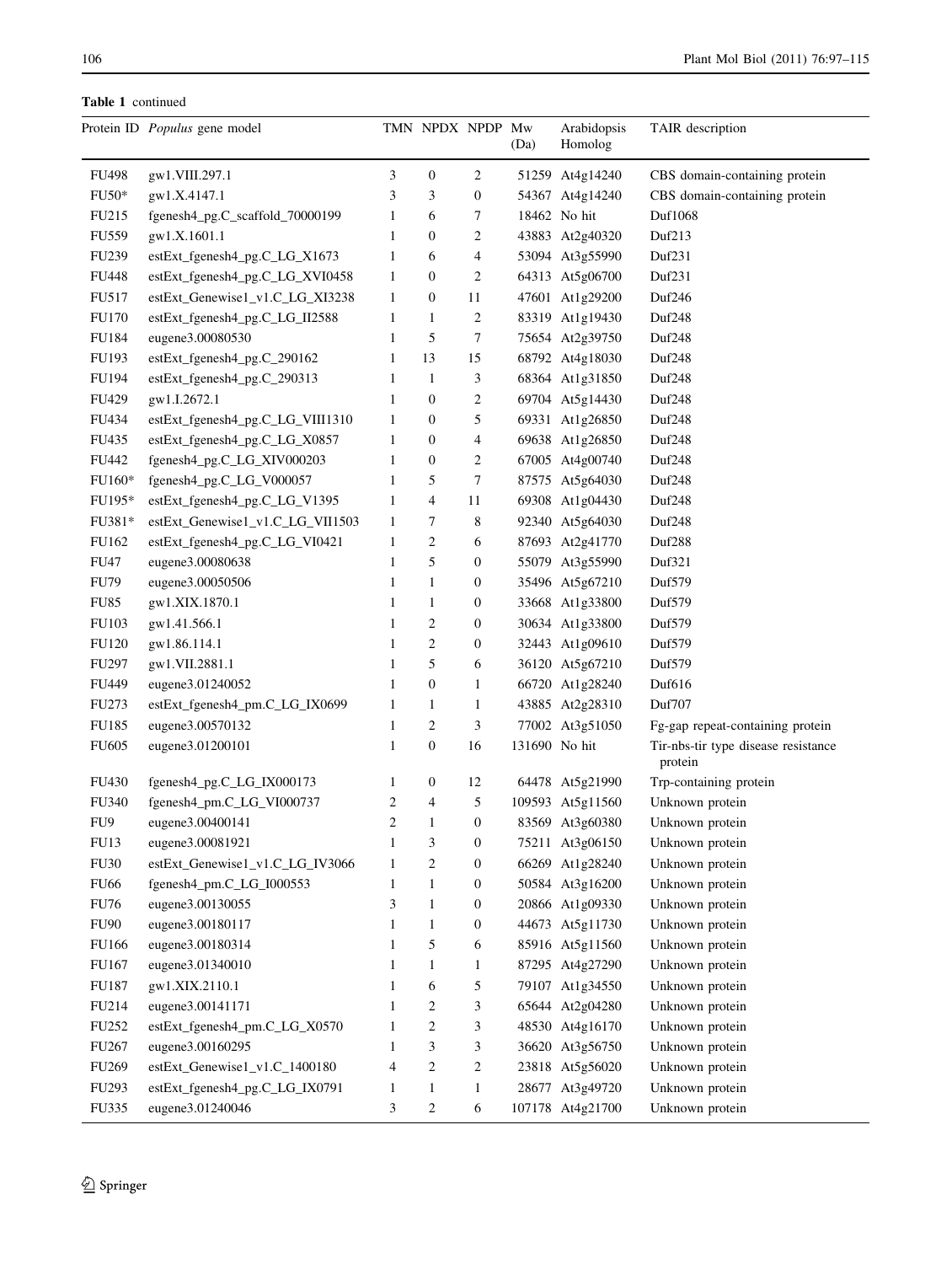|                   | Protein ID Populus gene model      |                | TMN NPDX NPDP Mw |                  | (Da) | Arabidopsis<br>Homolog | TAIR description                                               |
|-------------------|------------------------------------|----------------|------------------|------------------|------|------------------------|----------------------------------------------------------------|
| <b>FU397</b>      | gw1.I.2846.1                       | 1              | 4                | 3                |      | 90914 At3g01720        | Unknown protein                                                |
| FU419             | eugene3.00081920                   | $\mathbf{1}$   | $\boldsymbol{0}$ | 3                |      | 75132 At3g06150        | Unknown protein                                                |
| FU476             | fgenesh4_pg.C_scaffold_192000004   | 1              | $\boldsymbol{0}$ | 8                |      | 54884 No hit           | Unknown protein                                                |
| FU481             | gw1.28.115.1                       | $\mathbf{1}$   | $\boldsymbol{0}$ | 11               |      | 53253 At5g20680        | Unknown protein                                                |
| FU513             | estExt_Genewise1_v1.C_LG_X3098     | $\overline{2}$ | $\mathbf{0}$     | $\mathbf{1}$     |      | 50210 At1g16860        | Unknown protein                                                |
| FU537             | estExt_Genewise1_v1.C_LG_XVIII0915 | $\mathbf{1}$   | $\mathbf{0}$     | 5                |      | 30200 At5g11890        | Unknown protein                                                |
| <b>FU597</b>      | eugene3.00060357                   | 1              | $\mathbf{0}$     | $\overline{2}$   |      | 28946 At3g56750        | Unknown protein                                                |
| FU669             | fgenesh4_pg.C_LG_XVIII001074       | $\mathbf{1}$   | $\mathbf{0}$     | 5                |      | 15019 No hit           | Unknown protein                                                |
| FU292*            | estExt_fgenesh4_pm.C_LG_II1168     | 4              | $\overline{c}$   | 3                |      | 31667 At2g20230        | Unknown protein                                                |
| $FU62*$           | eugene3.00080044                   | 2              | $\overline{c}$   | $\boldsymbol{0}$ |      | 51817 At1g16860        | Unknown protein                                                |
| <b>FU307</b>      | grail3.0010063802                  | 5              | $\mathbf{1}$     | $\mathbf{1}$     |      | 39805 At1g68070        | Zinc finger family protein                                     |
| <b>FU569</b>      | eugene3.00141007                   | $\overline{2}$ | $\boldsymbol{0}$ | 7                |      | 42604 At5g41060        | Zinc finger family protein                                     |
| Unclassified (UC) |                                    |                |                  |                  |      |                        |                                                                |
| $UC333*$          | eugene3.00170157                   | 1              | 4                | 7                |      | 109369 At2g32730       | 26 s proteasome regulatory subunit                             |
| <b>UC459</b>      | estExt_fgenesh4_pg.C_LG_II2102     | 10             | $\boldsymbol{0}$ | 2                |      | 59079 At1g05820        | Aspartic-type endopeptidase                                    |
| UC12              | fgenesh4_pg.C_scaffold_28000065    | 7              | 15               | $\boldsymbol{0}$ |      | 197526 At2g03140       | CAAX amino terminal protease                                   |
| <b>UC92</b>       | gw1.XVI.2464.1                     | $\mathbf{1}$   | 22               | $\boldsymbol{0}$ |      | 116765 At2g36200       | Kinesin motor protein-related                                  |
| $UC240*$          | eugene3.00102346                   | $\overline{c}$ | $\overline{c}$   | $\overline{2}$   |      | 51843 At1g16860        | Merozoite surface protein-related                              |
| <b>UC464</b>      | grail3.0003069401                  | $\mathbf{1}$   | $\boldsymbol{0}$ | 14               |      | 56153 At1g77510        | Protein disulfide isomerase                                    |
| <b>UC199</b>      | estExt_fgenesh4_pm.C_LG_II0175     | $\mathbf{1}$   | 6                | 9                |      | 69918 At1g04430        | SAM-dependent methyltransferase                                |
| UC243             | fgenesh4_pg.C_LG_I000592           | 1              | 10               | 11               |      | 55513 At1g11680        | Sterol 14-demethylase                                          |
| <b>UC557</b>      | estExt_fgenesh4_pg.C_LG_II0150     | $\mathbf{1}$   | $\boldsymbol{0}$ | 8                |      | 40593 At1g20330        | Sterol C-24 methyltransferase                                  |
| UC213             | fgenesh4_pg.C_LG_VIII000736        | 1              | 16               | 22               |      | 65583 At3g19820        | Sterol C-24 reductase                                          |
| UC280*            | estExt_Genewise1_v1.C_290374       | $\overline{4}$ | $\mathbf{1}$     | $\mathbf{1}$     |      | 31173 At1g32400        | TOM2A                                                          |
|                   | Possible contaminants (PC)         |                |                  |                  |      |                        |                                                                |
| PC210*            | estExt_fgenesh4_pg.C_LG_X1518      | 1              | 16               | 16               |      | 65824 At3g19820        | 24-dehydrocholesterol reductase                                |
| PC620             | gw1.2627.7.1                       | 1              | $\boldsymbol{0}$ | 7                |      | 21843 No hit           | 3-octaprenyl-4-hydroxybenzoate<br>carboxy-lyase                |
| PC108*            | gw1.64.623.1                       | 3              | 17               | $\boldsymbol{0}$ |      | 40899 At4g28390        | ADP/ATP antiporter                                             |
| PC279*            | estExt_fgenesh4_pg.C_LG_I1918      | 3              | 23               | 24               |      | 42074 At5g13490        | ADP/ATP antiporter                                             |
| PC295*            | gw1.IX.3274.1                      | 3              | 4                | 5                |      | 40779 At5g13490        | ADP/ATP antiporter                                             |
| PC242             | fgenesh4_pm.C_LG_XIX000083         | 1              | $\mathbf{1}$     | $\mathbf{1}$     |      | 51119 At5g18280        | Apyrase                                                        |
| PC248*            | estExt_fgenesh4_pg.C_LG_VII1013    | 1              | 5                | 5                |      | 48905 At5g66680        | Dolichyl-diphosphooligosaccharide-<br>protein glycotransferase |
| PC51              | gw1.III.1232.1                     | 9              | 3                | $\boldsymbol{0}$ |      | 54282 At1g10950        | Endomembrane protein 70, putative                              |
| PC <sub>202</sub> | grail3.0038018602                  | 10             | 15               | 4                |      | 67928 At2g01970        | Endomembrane protein 70, putative                              |
| PC443             | eugene3.00440214                   | 10             | $\mathbf{0}$     | 3                |      | 68212 At5g37310        | Endomembrane protein 70, putative                              |
| PC583             | estExt_Genewise1_v1.C_27420001     | 10             | $\boldsymbol{0}$ | 3                |      | 41321 At5g37310        | Endomembrane protein 70, putative                              |
| PC188*            | eugene3.00061953                   | 10             | 3                | $\overline{c}$   |      | 73326 At5g10840        | Endomembrane protein 70, putative                              |
| PC424*            | estExt_fgenesh4_pm.C_LG_I0291      | $\mathbf{1}$   | $\mathbf{0}$     | 3                |      | 73510 At5g42020        | ER luminal-binding protein                                     |
| PC501             | fgenesh4_pg.C_scaffold_896000002   | $\mathbf{1}$   | $\boldsymbol{0}$ | 10               |      | 50806 No hit           | Integrase protein                                              |
| PC275             | estExt_fgenesh4_pm.C_LG_XV0031     | $\mathbf{1}$   | 8                | 5                |      | 43274 At4g27680        | Msp1 protein, putative                                         |
| PC46              | eugene3.00031308                   | $\mathbf{1}$   | 11               | $\boldsymbol{0}$ |      | 55427 At1g11680        | Probable obtusifoliol 1,4-alpha-<br>demethylase                |
| <b>PC40</b>       | fgenesh4_pg.C_LG_II001639          | $\mathbf{1}$   | 4                | $\boldsymbol{0}$ |      | 58769 At1g01120        | Putative beta-ketoacyl-CoA synthase                            |
| PC180             | gw1.XVIII.267.1                    | $\mathbf{1}$   | 9                | $\sqrt{5}$       |      | 80153 At1g15690        | Vacuolar H <sup>+</sup> -pyrophosphatase                       |
| PC183*            | estExt_fgenesh4_pg.C_1520062       | 13             | 7                | 4                |      | 80345 At1g15690        | Vacuolar H <sup>+</sup> -pyrophosphatase                       |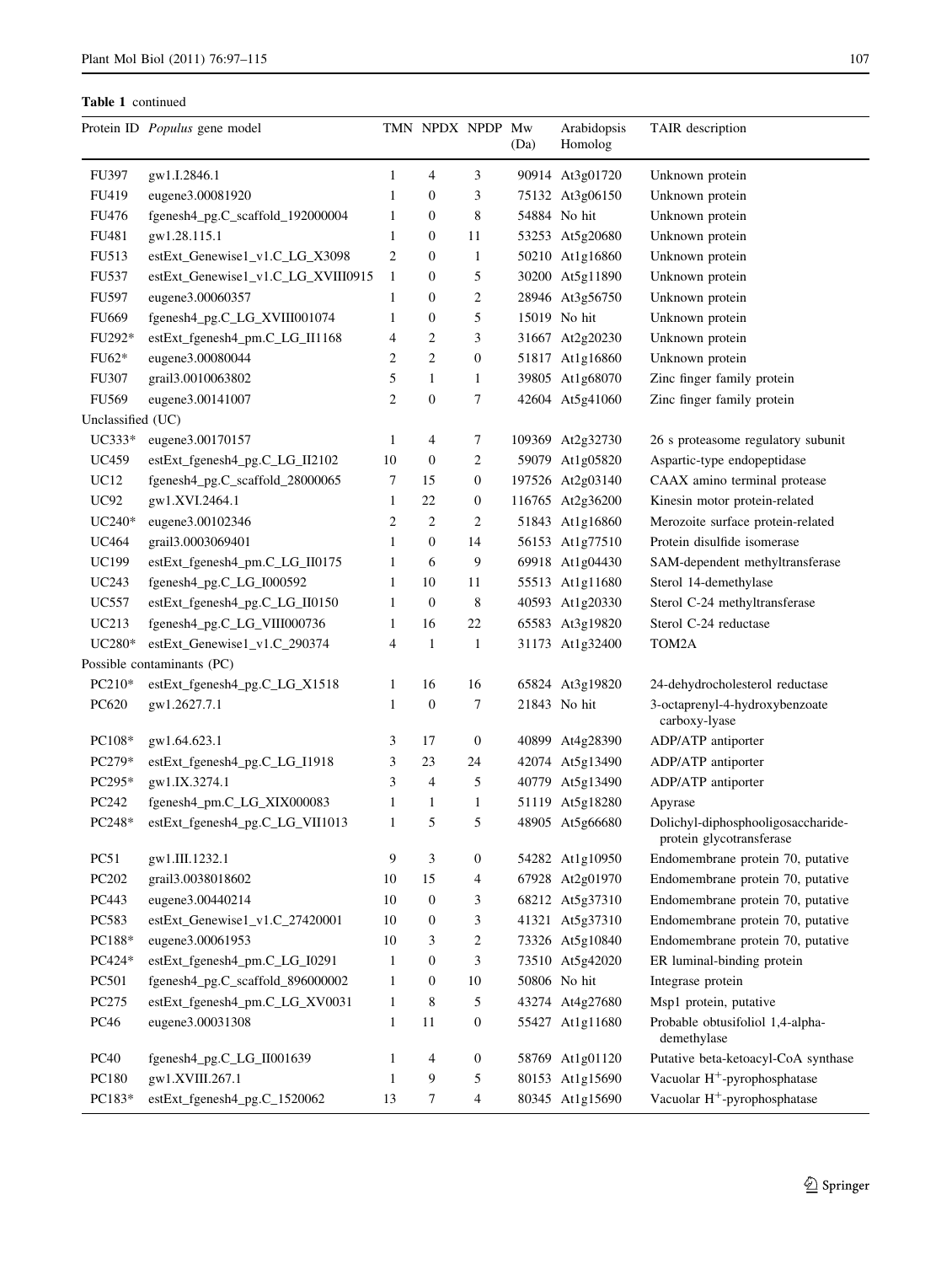<span id="page-11-0"></span>

|       | Protein ID <i>Populus</i> gene model | TMN NPDX NPDP |   | Mw<br>(Da) | Arabidopsis<br>Homolog | TAIR description          |
|-------|--------------------------------------|---------------|---|------------|------------------------|---------------------------|
| PC432 | $fgenesh4\_pm.C_LG_1000245$          |               |   |            | 71461 At1g30900        | Vacuolar sorting receptor |
| PC433 | fgenesh4_pg.C_LG_VI000894            | 0             |   |            | 69479 At3g52850        | Vacuolar sorting receptor |
| PC549 | estExt_fgenesh4_pm.C_LG_III0520      | 0             | 6 |            | 12202 At1g30900        | Vacuolar sorting receptor |
| PC23  | estExt_Genewise1_v1.C_LG_I4100       |               |   |            | 69567 At2g14740        | Vacuolar-sorting receptor |

TMN: transmembrane domain number, NPDX: number of peptides detected in xylem, NPDP: number of peptides detected in phloem. Note: \* indicates that the protein was also detected in Nilsson's study

Fig. 4 Distribution of the identified plasma membrane proteins from developing xylem and phloem tissue. (a) Total number of the identified plasma membrane proteins in the insoluble portion, (b) proportion of the transmembrane and nontransmembrane proteins, (c) distribution of transmembrane proteins and (d) distribution of nontransmembrane proteins



Identified transmembrane protein number: 226

Identified non-transmembrane protein number: 452

the proteins could not be classified (11 proteins) due to either unknown function (59 proteins) or possible containments (23 proteins) (Table [1;](#page-6-0) Fig. [5](#page-12-0)a, b). Many overlapping proteins were identified in xylem and phloem tissues (Fig. [5b](#page-12-0)) which may reflect a set of similar biological processes such as intensive cell wall biosynthesis that occur over the course of the differentiation of both sets of tissues. At the same time, a number of proteins were also identified as being specifically related to either xylem or phloem formation, suggesting that these proteins may be involved in the biological processes underlying tissuespecific differentiation.

Proteins with potential functions related to signal transduction formed the largest group (55 proteins) of integral proteins identified in the plasma membrane of differentiating xylem and phloem (Table [1\)](#page-6-0). Among the detected receptors, the function of most of them is yet to be investigated and only a few have been characterized for their roles in mediating signal pathways. ST263, a homolog of BRL2, was a receptor-like kinase protein detected in xylem. In Arabidopsis, BRL2 affects provascular cells differentiation and serves as an integrator of brassinosteroids (BRs) and Auxin signals with the help of its interacting proteins VIT [VH1-interacting tetratricopeptide repeat (TPR)-containing protein] and VIK (VH1-interacting kinase) (Ceserani et al. [2009;](#page-16-0) Cano-Delgado et al. [2004](#page-16-0); Clay and Nelson [2002\)](#page-16-0). ST651, a homolog of CRE1 that is a receptor histidine kinase mediating cytokinin signaling (Nieminen et al. [2008](#page-17-0); Mahonen et al. [2000](#page-17-0)),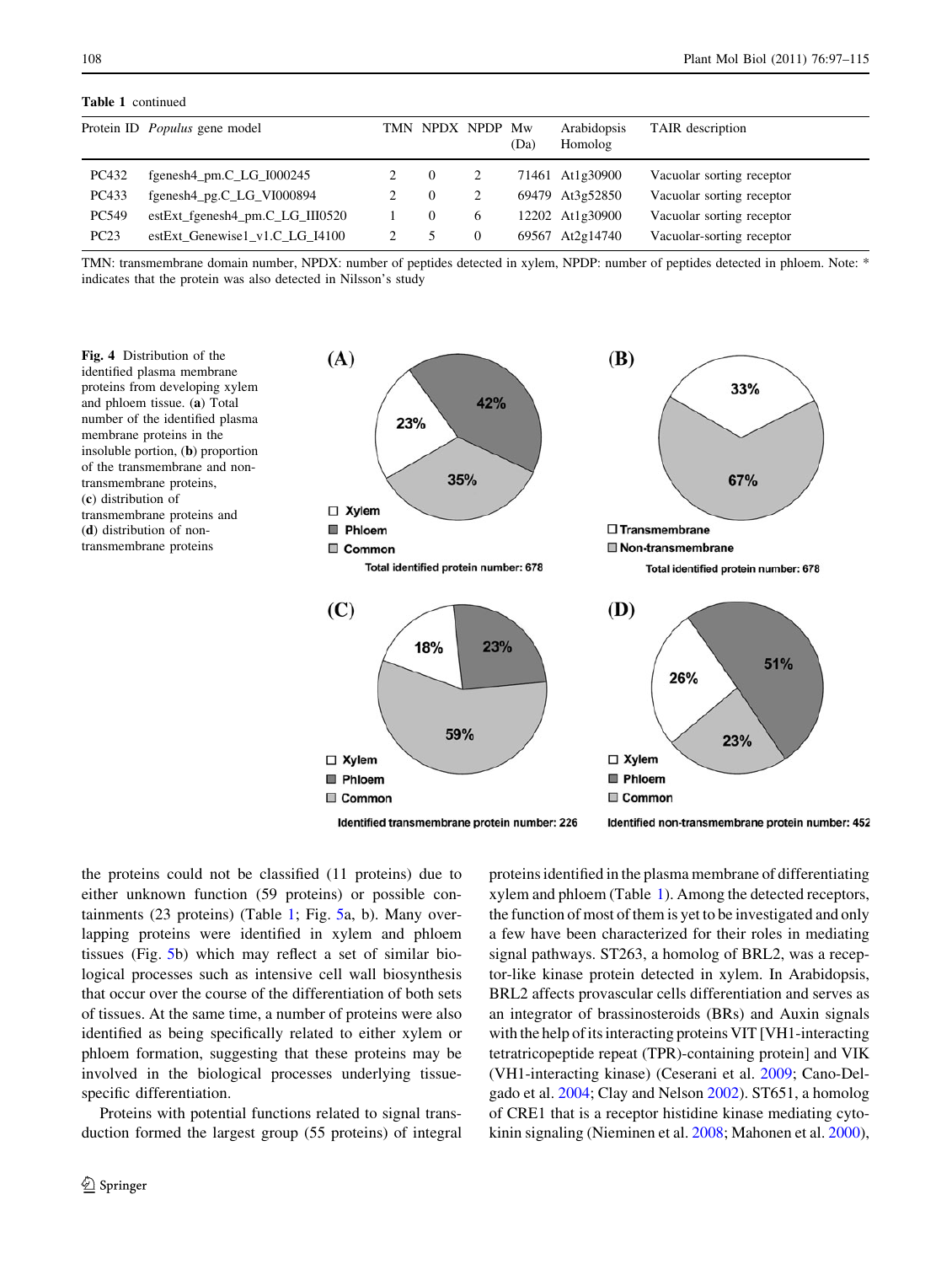<span id="page-12-0"></span>

 $(B)$ <sub>60</sub> **Xylem Phicem** Number of identified protein Common 50 40 30 20 10  $\mathbf{0}$ **CW** FU UC **ST TR**  $\mathsf{r}$ PC

Fig. 5 Function classification of the identified plasma integral proteins from developing xylem and phloem tissue. (a) Functional classification of the identified plasma integral proteins, (b) distribution of the identified plasma integral proteins from xylem and phloem

was detected in cambium. In addition to receptor kinases, auxin-responsive family proteins, glutamate receptor, GTPbinding family proteins and other signaling proteins were also detected. In the other reported study, a total of 24 signaling proteins are identified in the xylem and cambium/ phloem (Nilsson et al. [2010\)](#page-17-0), of which, 21 were also identified in our study, indicating a consistency in the detection of the signaling-related proteins between our results.

Transporters are a major class of proteins in the plasma membrane and include a variety of pumps, carriers and channels. In our study, 34 transporter proteins were identified, including aquaporins, ABC transporters, sugar transporters, cadmium-transporting ATPase, copper-transporting ATPase,  $H^+$ -ATPase, and other likely transporter proteins. Aquaporins formed the largest group of transporter proteins identified in the plasma membrane. A total of 10 aquaporins proteins (TR119, TR271, TR283, TR565, TR256, TR281, TR282, TR296, TR303, TR543) were identified, of which 7 (TR271, TR283, TR256, TR281, TR282, TR296, TR303) were present in both xylem and phloem, 1 (TR119) in xylem and 2 (TR565, TR543) in phloem. This finding consistently reflects the fact that the vascular system is heavily engaged in water distribution which enables the developing xylem or phloem cells to effectively transport nutrients and photosynthetic products.

Twenty-seven integral proteins related to cell wall formation and carbohydrate metabolisms were identified, including cellulose synthases (CesAs) and other proteins known to be localized on the plasma membrane. In Populus, 18 gene loci encode 17 different CesA proteins. In the present study, a total of 10 CesAs (CW232, CW270, CW234, CW302, CW308, CW278, CW310, CW289, CW341, CW321), corresponding to CesA1-A, CesA3-A, CesA3-C, CesA3-D, CesA4, CesA6-E, CesA7-A, CesA7- B, CesA8-A and CesA8-B were detected in xylem and phloem tissues. Two endo-1,4- $\beta$ -D-glucanases were

tissue. ST signal transduction, TR transporter, CW cell wall formation, IT intracellular trafficking, FU function unknown, UC unclassified, PC possible contaminants

detected in both developing xylem and phloem tissues. One of them (CW196) is a homolog of the Arabidopsis KORRIGAN protein which is suggested to have a role in regulating cellulose crystallinity (Nicol et al. [1998](#page-17-0); Takahashi et al.  $2009$ ). The other endo-1,4- $\beta$ -D-glucanase (CW229) is a poplar homolog of Arabidopsis AtGH9B5, belonging to Arabidopsis GH9 family(Urbanowicz et al. [2007](#page-18-0)), indicating this gene may play a role in secondary xylem differentiation in poplar. A COBRA-like protein (CW18) was detected in xylem. The Cobra gene encodes an extracellular glycosyl-phosphatidyl inositol-anchored protein and its mutation results in a disordered deposition of cellulose microfibrils and cellulose synthesis reduction (Roudier et al. [2005;](#page-17-0) Schindelman et al. [2001](#page-18-0)).

A number of other proteins involved in intracellular trafficking were also detected, such as SNAREs (IT617), syntaxins (IT315, IT628, IT629, IT631) and prenylated rab acceptors(IT592, IT601). These proteins are involved in membrane trafficking for the recycling of plasma membrane proteins (Chen and Scheller [2001;](#page-16-0) Sanderfoot et al. [2001](#page-18-0); Martincic et al. [1997;](#page-17-0) Gougeon et al. [2002\)](#page-17-0). During secondary vascular development, cells undergo a rapid process of differentiation from cambium divided cells to specialized wall-thickened cells. Thus intracellular trafficking could become active as proteins on the plasma membrane turnover.

A fairly large group of the detected proteins (55 proteins) have functions which were unknown. Some of these proteins could play a role in various biological events over the course of vascular cell differentiation and cell wall formation. For example, the homolog of the DUF231 proteins (FU239 and FU448) in Arabidopsis was reported recently to be required for cellulose synthesis (Bischoff et al. [2010\)](#page-16-0). The identification of these proteins, which may participate in vascular cell differentiation, presents new targets for further investigations.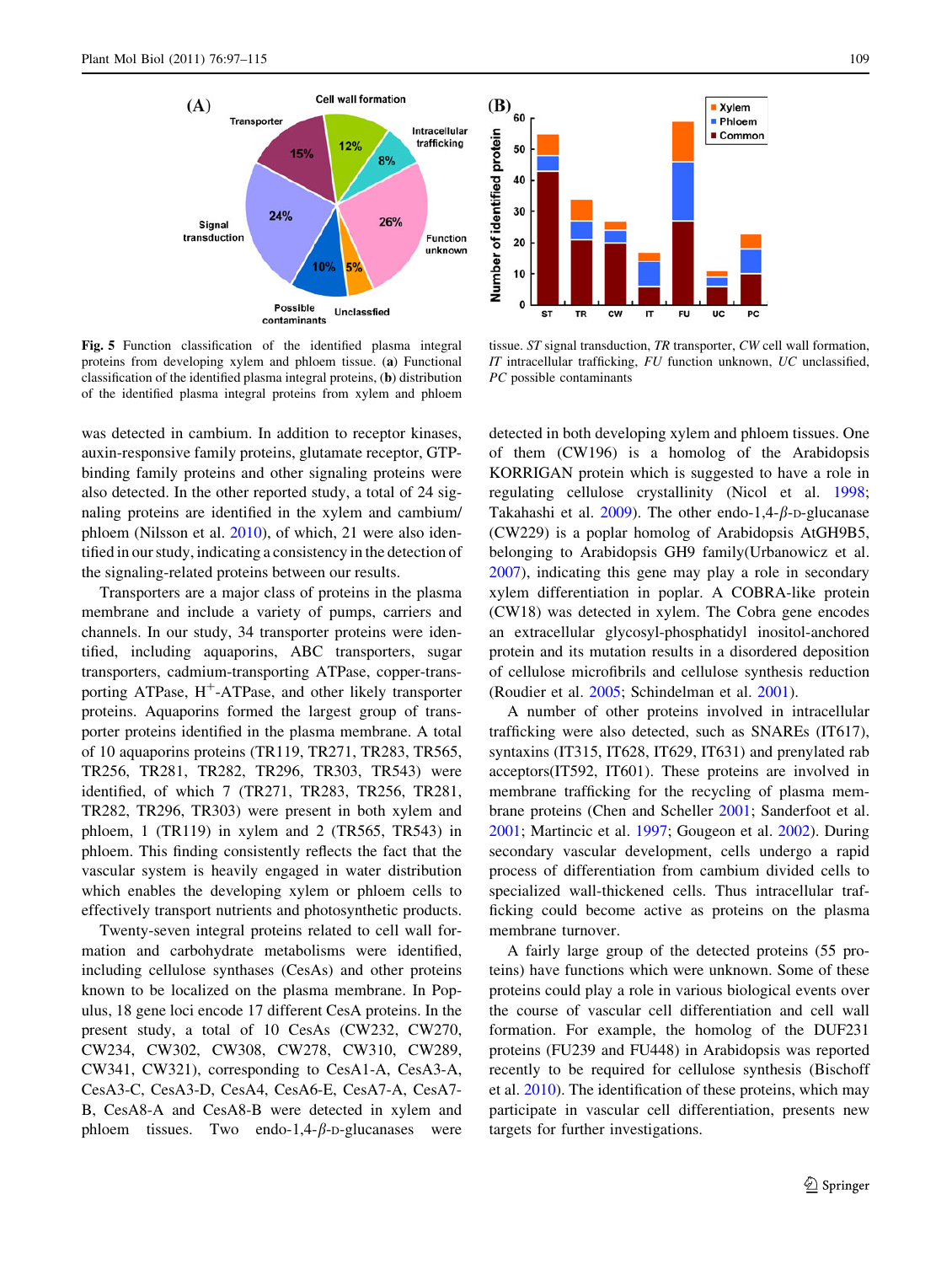A total of 452 soluble proteins (Table S5) were detected in association with plasma membrane. A few of them are known to be associated with the plasma membrane or involved in cell wall formation. Sucrose synthase (SUSY, ID 377, 378), which affects cellulose synthesis, has been investigated for its association with the cellulose synthase complex on the plasma membrane (Haigler et al. [2001](#page-17-0); Amor et al. [1995](#page-16-0); Fujii et al. [2010](#page-17-0)). Kinesin proteins (ID 675) and katanin-like proteins (ID 36) may play a role in oriented deposition of cellulose microfibrils and cell wall biosynthesis (Burk and Ye [2002;](#page-16-0) Zhong et al. [2002](#page-18-0)). However, the function as well as the association between the soluble proteins and the plasma membrane remains to be determined.

# Expression of the receptor kinase genes in secondary vascular cells

The plasma proteins found in poplar secondary vascular tissues include a large group of yet to be characterized receptor-like kinases (Table [1\)](#page-6-0). We are particularly interested in understanding how this group of protein are involved in intercellular communication during xylem differentiation. We analyzed their domain structures and found that the 50 proteins could be classified into 3 lectinreceptor-like kinases (Lectin-RLK), 21 leucine-rich-repeat receptor kinases (LRR-RLK), 22 receptor-like kinases (RLK), and 2 receptor histidine kinases (RHK) (Fig. 6). In order to measure the quantitative expression of these kinases in cells from the xylem, cambium, phloem and cortex, gene-specific primers (Table S6) were designed for real-time RT–PCR analysis of the 50 RLK transcripts. The expression of 46 of the 50 RLKs detected initially was confirmed in cambium meristem and differentiating cells (Fig. [7](#page-14-0)). These RLK genes displayed distinct cell-specific expression patterns. As showed in Figs. [7](#page-14-0), [5](#page-12-0) RLK genes were found to be specifically expressed in xylem. 12 RLK genes were expressed in cambium and xylem cells. 14 RLK genes were specifically expressed in cambium cells. 4 RLK genes were predominantly expressed in phloem cells. 11 RLK genes were expressed in cortex cells as well in xylem, phloem, or cambium cells. During differentiation from cambium meristem cells to xylem and phloem, the results showed that the RLKs were differentially expressed at various stages. However, what roles these RLKs play in intercellular communications during vascular differentiation remain yet to be investigated. As our results indicated that the process of vascular differentiation involves expression of a large group of RLK genes, the expressions of some of these RLKs are also reported in transcriptomic profiling of the secondary growth in poplar and the xylem differentiation in Arabidopsis (Dharmawardhana et al. [2010;](#page-17-0) Schrader et al. [2004;](#page-18-0) Zhao et al. [2005](#page-18-0); Ko et al.



Fig. 6 Schematic structure of the RLKs identified in poplar differentiating vascular tissues. The RLKs were classified according to their domain structures. Protein domain configurations were predicted by the SMART program [\(http://smart.embl-heidelberg.de\)](http://smart.embl-heidelberg.de). Star indicates proteins with only partial sequences available

[2006](#page-17-0)). For example, ST385 was found to be expressed in cambium and was also detected in the region adjacent to cambium cells in a high-resolution transcript profile study on poplar (Schrader et al. [2004\)](#page-18-0). ST198 was found to be expressed in cambium and xylem, while the expression of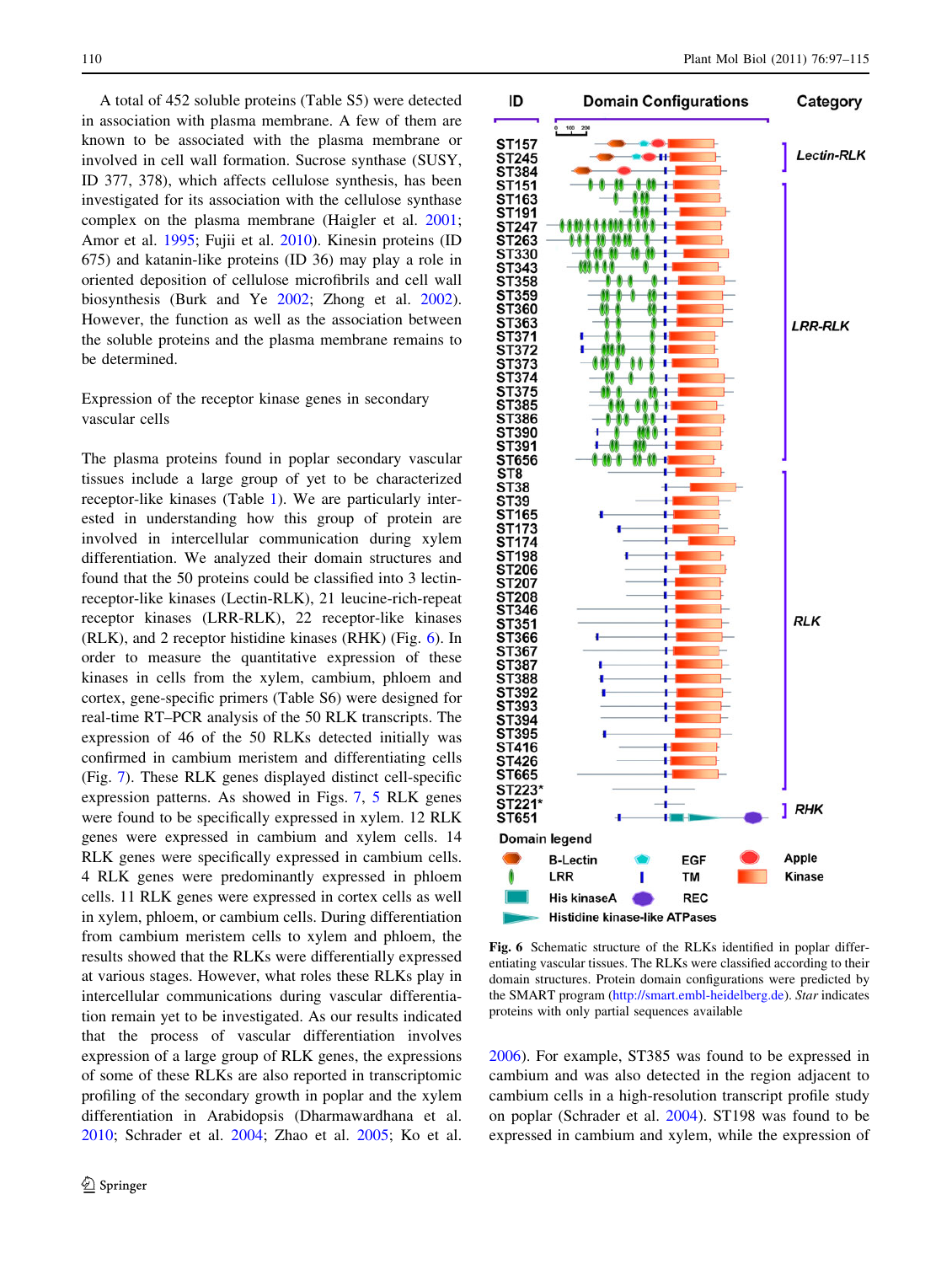<span id="page-14-0"></span>

Fig. 7 Expression of receptor-like kinase genes in differentiating vascular cells. Four types of tissue cells: xylem, cambium, phloem and cortex, were collected by laser microdissection. Transcript abundance of the detected RLK genes was measured via quantitative real-time PCR analysis. (a) Transverse sections of Populus stem at the sixth internode. Samples of the collected cells were *circled* by *broken line*. Bar 100 µm. (b) Relative transcript abundance of the RLK genes in xylem, cambium, phloem and cortex cells. 5 RLK genes: ST151, ST173, ST221, ST263 and ST346, were specifically expressed in xylem; 12 RLK genes:

ST191, ST174, ST206, ST198, ST343, ST366, ST351, ST371, ST363, ST391, ST390 and ST395, were expressed in cambium and xylem cells; 14 RLK genes: ST157, ST39, ST246, ST207, ST416, ST330, ST426, ST372, ST651, ST374, ST359, ST656, ST384 and ST385, were specifically expressed in cambium cells; 4 RLK genes: ST165, ST208, ST358 and ST393, were predominantly expressed in phloem cells; 11 RLK genes: ST38, ST8, ST223, ST163, ST373, ST367, ST387, ST388, ST392, ST394 and ST665, were expressed in cortex cells and other cells. Xy xylem, Ca Cambium, Ph phloem, Co cortex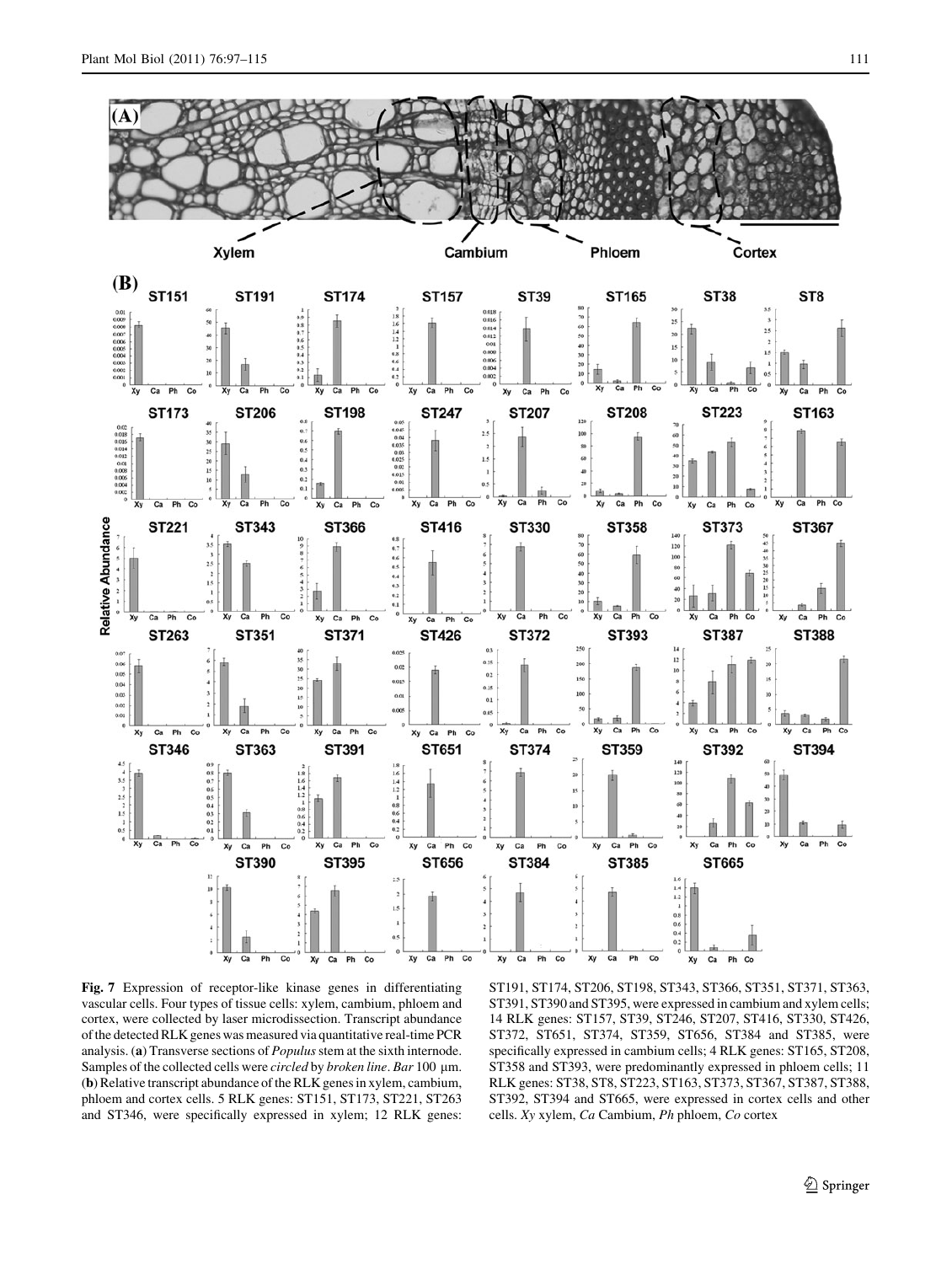its homolog in Arabidopsis was detected in root cambium and upregulated during stem xylem differention (Zhao et al. [2005;](#page-18-0) Ko et al. [2006\)](#page-17-0). ST346 and ST351 were found to be expressed mainly in xylem, while the expression of their homolog in Arabidopsis was detected in root secondary xylem and upregulated during stem xylogensis (Zhao et al. [2005](#page-18-0); Ko et al. [2006\)](#page-17-0). The expression of ST223 and ST208 which were detected in secondary phloem was found to be upregulated during the transition from primary to secondary stem development in popar (Dharmawardhana et al. [2010](#page-17-0)). The expression of ST247, ST263, ST360, ST363, ST366, ST375, ST426 was also consistent with that of their homologs in the process of Arabidopsis secondary tissue development (Zhao et al. [2005](#page-18-0); Ko et al. [2006](#page-17-0)).

#### **Discussion**

The plasma membrane hosts a large number of proteins that are involved in a variety of cellular processes including cell-to-cell communication, cross membrane transportation, catalysis, intercellular attachment, et cetera. Membrane proteins in plants, particularly those that participate in tissue differentiation, are rarely studied. In this study, we carried out a proteomic profiling of plasma membrane from the differentiating xylem and phloem tissues of poplar. As a result, more than 1,500 proteins were detected in association with the isolated plasma membrane. Among them, a total of 226 proteins were characterized via bioinformatics as integral membrane proteins with functions mainly related to signaling, cross membrane transport, cell wall formation and carbohydrate metabolism, and intracellular trafficking. A group of proteins with unknown functions were also identified which presents potentially new targets for future studies of the plasma membrane. Recently, another study also reported the detection of a total of 956 proteins including 213 integral membrane proteins from the plasma membrane of Populus leaf, xylem and phloem (Nilsson et al. [2010\)](#page-17-0). The results of the two studies showed a considerable degree of consistency in their classification of protein function and offered two independent categorizations of the integral proteins found in differentiating vascular tissues. Assessment of the two sets of independently obtained data will provide valuable information towards a better understanding of the mechanisms underlying the secondary growth process in plants, an important biological process which remains little understood.

Increases in the diameter of plant stems, a main consequence of secondary growth, depend on the activities of the secondary vascular cambium and involves a sequence of biological events including vascular cambium cell division, orientated cell differentiation, specialized cell wall thickening and programmed cell death.

A major process in cell wall thickening is cellulose synthesis, which is believed to be mediated by CesA function. CesAs in Arabidopsis are known to be divided into two types according to their involvement in primary or secondary wall formation (Desprez et al. [2007;](#page-17-0) Persson et al. [2007](#page-17-0); Taylor et al. [2003\)](#page-18-0). In poplar, recent studies have suggested that both types of CesAs are simultaneously involved in secondary wall formation (Suzuki et al. [2006](#page-18-0); Song et al. [2010](#page-18-0)). Here, a total of 10 CesA proteins are detected in developing xylem tissue, providing additional evidence to suggest that both types of CesAs participate in secondary wall formation during poplar vascular differentiation. Detected proteins also included KORRIGAN and COBRA, which are believe to play a role in cell wall formation. Mutation in korrigan leads to a significant reduction in cellulose content and crystallinity (Nicol et al. [1998](#page-17-0); Szyjanowicz et al. [2004;](#page-18-0) Maloney and Mansfield [2010](#page-17-0)). Overexpression of kor1 and its poplar homolog leads to decreased cellulose crystallinity in Arabidopsis stem (Takahashi et al. [2009\)](#page-18-0). COBRA may play a role in regulating microfibril orientation and deposition (Roudier et al. [2005;](#page-17-0) Schindelman et al. [2001](#page-18-0)). Though the mechanisms of how these proteins regulate the cell wall formation are still not fully understood, our results here again confirmed that KOR1 and COBRA are localized in the plasma membrane.

Cell-to-cell communication plays a crucial role in determining cell fate and differentiation, especially for immobile plant cells. In the present study, a group of RLKs were identified in the differentiating xylem and phloem, suggesting their involvement in secondary vascular cambium differentiation. Generally, ligand-RLK signaling is believed as a crucial pathway regulating cell differentiation in plants (De Smet et al. [2009](#page-16-0)). Thus, the identification of a group of RLKs which may play a role in secondary vascular differentiation is of particular interest. It is know that the Arabidopsis genome contains more than 600 RLK genes (Shiu and Bleecker [2001](#page-18-0)). In our study, 50 RLK proteins were detected specifically in the plasma membrane of secondary differentiating tissues of poplar. Among them, 46 genes are further confirmed to be expressed in the cambium which differentiates into xylem and phloem cells. However, only 2 of these RLK genes, ST263 and ST651, have been studied for their function in Arabidopsis. ST263 is a homolog of VH1/AtBRL2, which is reported to mediate brassinosteroids (BRs) and Auxin signaling and play a role in vascular differentiation in Arabidopsis (Ceserani et al. [2009](#page-16-0); Cano-Delgado et al. [2004;](#page-16-0) Clay and Nelson [2002\)](#page-16-0). During secondary growth, the ST263 gene is found to be expressed in xylem cells, suggesting that brassinosteroids (BRs) and auxin signaling also play a role in secondary vascular differentiation. ST651 is a homolog of CRE1 which is a receptor histidine kinase mediating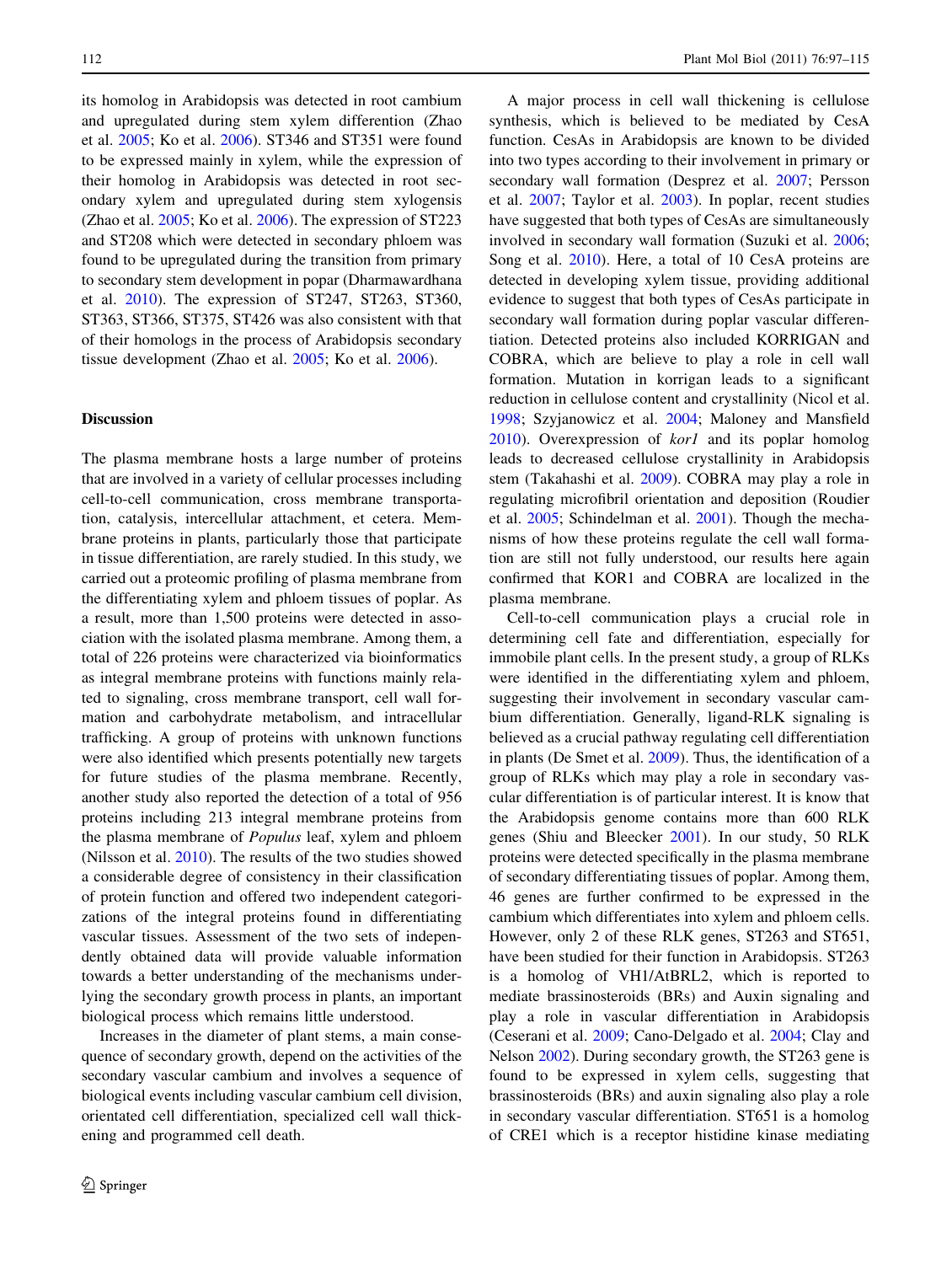<span id="page-16-0"></span>cytokinin signaling and is involved in many cellular processes, including cambial development in Arabidopsis, poplar and birch (Nieminen et al. [2008](#page-17-0); Mahonen et al. [2000\)](#page-17-0). The ST651 gene was expressed specifically in cambium cells, strongly suggesting that cytokinin signaling plays an important role in cambium cell division during secondary growth.

In addition, homologs of several RLK genes were found to be specifically regulated by xylem differentiation. For example, the ST346 and ST351 genes were found to be expressed in the xylem and cambium of poplar plants used in our study. Their homolog in Arabidopsis At1g79620 is specifically expressed in xylem and induced by a vessel regulator VND6 (Zhao et al. [2005;](#page-18-0) Ko et al. [2006;](#page-17-0) Ohashi-Ito et al. [2010](#page-17-0)). Also the ST198 gene, which was found to be expressed in xylem and cambium cells in poplar and its Arabidopsis homolog, At5g58300, is directly regulated by transcription factor VND6. (Zhao et al. [2005](#page-18-0); Ko et al. [2006;](#page-17-0) Ohashi-Ito et al. [2010](#page-17-0)). The results here would help in the construction of yet to be characterized signaling networks which play important roles in regulating xylem (vessel cell) differentiation in poplar.

On the other hand, an Arabidopsis LRR receptor kinase, PXY/TDR and its ligand CLE41/TDIF peptide, have been recently reported play a key role in xylem-phloem patterning through controlling procambial cell division in a non-cell-autonomous manner (Hirakawa et al. [2008](#page-17-0); Hirakawa et al. [2010;](#page-17-0) Etchells and Turner [2010](#page-17-0)). In the Populus genome, the gw1.29.276.1 gene model is the closest homolog of PXY (At5g61480) with a sequence homology of 77%. However, neither our study nor the other study (Nilsson et al. [2010](#page-17-0)) detected a unique peptide which matches the *Populus* PXY homolog. The reason may be the protein identification in the two studies was unable to fully include all possible membrane proteins due to limitation of the proteomic analysis (Garbis et al. [2005](#page-17-0)). Meanwhile, whether the mechanism of the xylem-phloem patterning regulated by PXY is the same in poplar secondary growth remain to be confirmed.

Different from primary growth that is derived from apical meristems, the process of secondary growth occurs through the activities of the secondary vascular meristem. After the first tree genome was sequenced (Tuskan et al. [2006](#page-18-0)), experimental attempts to uncover the basic biological networks underlying secondary growth has yielded interesting insights into this biological process (Du and Groover [2010](#page-17-0)). The tree genome also provided a valuable database to enable an understanding of the secondary growth of trees at a proteomic level. Tissue-specific proteins profiles and even more specifically, the identification of subcellular proteins are among the key information required for the characterization of secondary growth. In this study, the identification of tissue-specific plasma membrane proteins as well as cell types which specifically expressed RLKs may serve as a first step to further dissect how secondary growth could have developed through various biological activities which originated from the plasma membrane.

Acknowledgments We thank Profs. Jisheng Shi, Liwei Yang (Nanjing Forestry University) and fellow lab members for their assistance in the sample collection; Dr. Jun Yao (Fudan University) for helping with the protein LC–MS/MS analysis; Dr. Weihua Tang (Institute of Plant Physiology and Ecology) for Laser microdissection. This research was supported by the National Natural Science Foundation of China (grant number 30725025), Chinese Academy of Science (grant number, KSCX2-YW-N-070) and the Ministry of Science and Technology (2009AA10Z101) to L. L.

Open Access This article is distributed under the terms of the Creative Commons Attribution Noncommercial License which permits any noncommercial use, distribution, and reproduction in any medium, provided the original author(s) and source are credited.

#### References

- Allona I, Quinn M, Shoop E, Swope K, St Cyr S, Carlis J, Riedl J, Retzel E, Campbell MM, Sederoff R, Whetten RW (1998) Analysis of xylem formation in pine by cDNA sequencing. Proc Natl Acad Sci USA 95(16):9693–9698
- Amor Y, Haigler CH, Johnson S, Wainscott M, Delmer DP (1995) A membrane-associated form of sucrose synthase and its potential role in synthesis of cellulose and callose in plants. Proc Natl Acad Sci USA 92(20):9353–9357
- Baginsky S (2009) Plant proteomics: concepts, applications, and novel strategies for data interpretation. Mass Spectrom Rev 28(1):93–120
- Bessueille L, Sindt N, Guichardant M, Djerbi S, Teeri TT, Bulone V (2009) Plasma membrane microdomains from hybrid aspen cells are involved in cell wall polysaccharide biosynthesis. Biochem J 420(1):93–103
- Bischoff V, Nita S, Neumetzler L, Schindelasch D, Urbain A, Eshed R, Persson S, Delmer D, Scheible WR (2010) TRICHOME BIREFRINGENCE and its homolog AT5G01360 encode plantspecific DUF231 proteins required for cellulose biosynthesis in Arabidopsis. Plant Physiol 153(2):590–602
- Burk DH, Ye ZH (2002) Alteration of oriented deposition of cellulose microfibrils by mutation of a katanin-like microtubule-severing protein. Plant Cell 14(9):2145–2160
- Cano-Delgado A, Yin Y, Yu C, Vafeados D, Mora-Garcia S, Cheng JC, Nam KH, Li J, Chory J (2004) BRL1 and BRL3 are novel brassinosteroid receptors that function in vascular differentiation in Arabidopsis. Development 131(21):5341–5351
- Ceserani T, Trofka A, Gandotra N, Nelson T (2009) VH1/BRL2 receptor-like kinase interacts with vascular-specific adaptor proteins VIT and VIK to influence leaf venation. Plant J 57(6): 1000–1014
- Chen Y, Scheller R (2001) SNARE-mediated membrane fusion. Nat Rev Mol Cell Biol 2(2):98–106
- Clay N, Nelson T (2002) VH1, a provascular cell-specific receptor kinase that influences leaf cell patterns in Arabidopsis. The Plant Cell Online 14(11):2707–2722
- De Smet I, Voss U, Jurgens G, Beeckman T (2009) Receptor-like kinases shape the plant. Nat Cell Biol 11(10):1166–1173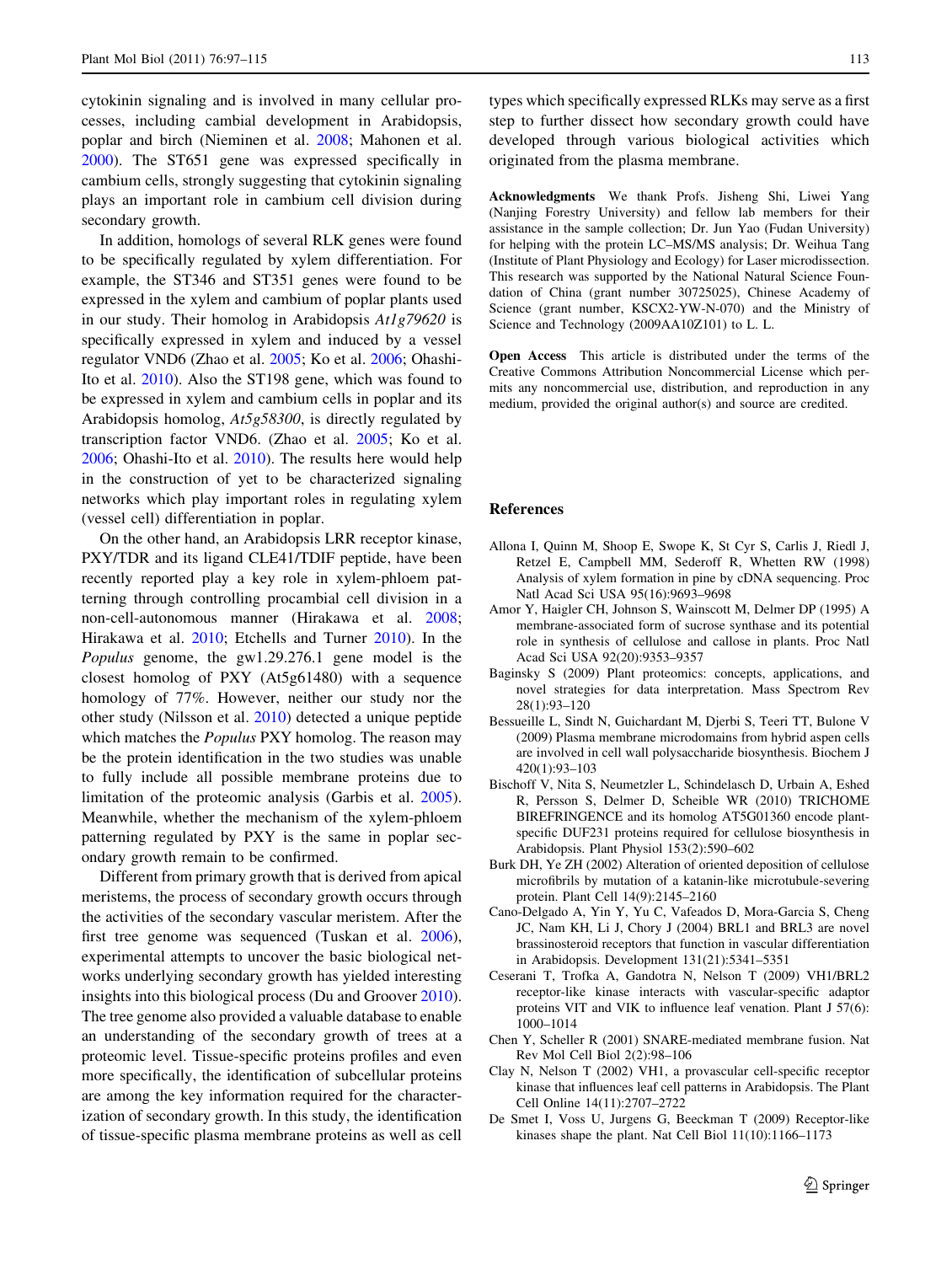- <span id="page-17-0"></span>Desprez T, Juraniec M, Crowell EF, Jouy H, Pochylova Z, Parcy F, Hofte H, Gonneau M, Vernhettes S (2007) Organization of cellulose synthase complexes involved in primary cell wall synthesis in Arabidopsis thaliana. Proc Natl Acad Sci USA 104(39):15572–15577
- Dharmawardhana P, Brunner AM, Strauss SH (2010) Genome-wide transcriptome analysis of the transition from primary to secondary stem development in Populus trichocarpa. BMC Genomics 11:150
- Du J, Groover A (2010) Transcriptional regulation of secondary growth and wood formation. J Integr Plant Biol 52(1):17–27
- Du J, Xie HL, Zhang DQ, He XQ, Wang MJ, Li YZ, Cui KM, Lu MZ (2006) Regeneration of the secondary vascular system in poplar as a novel system to investigate gene expression by a proteomic approach. Proteomics 6(3):881–895
- Etchells JP, Turner SR (2010) The PXY-CLE41 receptor ligand pair defines a multifunctional pathway that controls the rate and orientation of vascular cell division. Development 137(5):767–774
- Fiorani Celedon PA, de Andrade A, Meireles KG, Gallo de Carvalho MC, Caldas DG, Moon DH, Carneiro RT, Franceschini LM, Oda S, Labate CA (2007) Proteomic analysis of the cambial region in juvenile Eucalyptus grandis at three ages. Proteomics 7(13): 2258–2274
- Fisher K, Turner S (2007) PXY, a receptor-like kinase essential for maintaining polarity during plant vascular-tissue development. Curr Biol 17(12):1061–1066
- Fletcher JC, Brand U, Running MP, Simon R, Meyerowitz EM (1999) Signaling of cell fate decisions by CLAVATA3 in Arabidopsis shoot meristems. Science 283(5409):1911–1914
- Fujii S, Hayashi T, Mizuno K (2010) Sucrose synthase is an integral component of the cellulose synthesis machinery. Plant Cell Physiol 51(2):294–301
- Fukuda H (2004) Signals that control plant vascular cell differentiation. Nat Rev Mol Cell Biol 5(5):379–391
- Garbis S, Lubec G, Fountoulakis M (2005) Limitations of current proteomics technologies. J Chromatogr A 1077(1):1–18
- Gougeon PY, Prosser DC, Da-Silva LF, Ngsee JK (2002) Disruption of Golgi morphology and trafficking in cells expressing mutant prenylated rab acceptor-1. J Biol Chem 277(39):36408–36414
- Haigler CH, Ivanova-Datcheva M, Hogan PS, Salnikov VV, Hwang S, Martin K, Delmer DP (2001) Carbon partitioning to cellulose synthesis. Plant Mol Biol 47(1–2):29–51
- Hertzberg M, Aspeborg H, Schrader J, Andersson A, Erlandsson R, Blomqvist K, Bhalerao R, Uhlen M, Teeri TT, Lundeberg J, Sundberg B, Nilsson P, Sandberg G (2001) A transcriptional roadmap to wood formation. Proc Natl Acad Sci USA 98(25):14732–14737
- Hirakawa Y, Shinohara H, Kondo Y, Inoue A, Nakanomyo I, Ogawa M, Sawa S, Ohashi-Ito K, Matsubayashi Y, Fukuda H (2008) Non-cell-autonomous control of vascular stem cell fate by a CLE peptide/receptor system. Proc Natl Acad Sci USA 105(39): 15208–15213
- Hirakawa Y, Kondo Y, Fukuda H (2010) TDIF peptide signaling regulates vascular stem cell proliferation via the WOX4 homeobox gene in Arabidopsis. Plant Cell 22(8):2618–2629
- Hurkman WJ, Tanaka CK (1986) Solubilization of Plant Membrane Proteins for Analysis by Two-Dimensional Gel Electrophoresis. Plant Physiol 81(3):802–806
- Isaacson T, Damasceno CM, Saravanan RS, He Y, Catala C, Saladie M, Rose JK (2006) Sample extraction techniques for enhanced proteomic analysis of plant tissues. Nat Protoc 1(2):769–774
- Keller A, Nesvizhskii AI, Kolker E, Aebersold R (2002) Empirical statistical model to estimate the accuracy of peptide identifications made by MS/MS and database search. Anal Chem 74(20): 5383–5392
- Ko JH, Beers EP, Han KH (2006) Global comparative transcriptome analysis identifies gene network regulating secondary xylem development in Arabidopsis thaliana. Mol Gen Genomics 276(6):517–531
- Komatsu S, Konishi H, Hashimoto M (2007) The proteomics of plant cell membranes. J Exp Bot 58(1):103–112
- Lenhard M, Laux T (1999) Shoot meristem formation and maintenance. Curr Opin Plant Biol 2(1):44–50
- Lilley KS, Dupree P (2007) Plant organelle proteomics. Curr Opin Plant Biol 10(6):594–599
- Mahonen AP, Bonke M, Kauppinen L, Riikonen M, Benfey PN, Helariutta Y (2000) A novel two-component hybrid molecule regulates vascular morphogenesis of the Arabidopsis root. Genes Dev 14(23):2938–2943
- Maloney VJ, Mansfield SD (2010) Characterization and varied expression of a membrane-bound endo-beta-1, 4-glucanase in hybrid poplar. Plant Biotechnol J 8(3):294–307
- Martincic I, Peralta ME, Ngsee JK (1997) Isolation and characterization of a dual prenylated Rab and VAMP2 receptor. J Biol Chem 272(43):26991–26998
- Nesvizhskii AI, Keller A, Kolker E, Aebersold R (2003) A statistical model for identifying proteins by tandem mass spectrometry. Anal Chem 75(17):4646–4658
- Nicol F, His I, Jauneau A, Vernhettes S, Canut H, Hofte H (1998) A plasma membrane-bound putative endo-1, 4-beta-D-glucanase is required for normal wall assembly and cell elongation in Arabidopsis. EMBO J 17(19):5563–5576
- Nieminen K, Immanen J, Laxell M, Kauppinen L, Tarkowski P, Dolezal K, Tahtiharju S, Elo A, Decourteix M, Ljung K, Bhalerao R, Keinonen K, Albert VA, Helariutta Y (2008) Cytokinin signaling regulates cambial development in poplar. Proc Natl Acad Sci USA 105(50):20032–20037
- Nilsson R, Bernfur K, Gustavsson N, Bygdell J, Wingsle G, Larsson C (2010) Proteomics of plasma membranes from poplar trees reveals tissue distribution of transporters, receptors, and proteins in cell wall formation. Mol Cell Proteomics 9(2):368–387
- Nohzadeh Malakshah S, Habibi Rezaei M, Heidari M, Salekdeh GH (2007) Proteomics reveals new salt responsive proteins associated with rice plasma membrane. Biosci Biotechnol Biochem 71(9):2144–2154
- Ohashi-Ito K, Oda Y, Fukuda H (2010) Arabidopsis VASCULAR-RELATED NAC-DOMAIN6 directly regulates the genes that govern programmed cell death and secondary wall formation during xylem differentiation. Plant Cell 22(10):3461–3473
- Pavy N, Boyle B, Nelson C, Paule C, Giguere I, Caron S, Parsons LS, Dallaire N, Bedon F, Berube H, Cooke J, Mackay J (2008) Identification of conserved core xylem gene sets: conifer cDNA microarray development, transcript profiling and computational analyses. New Phytol 180(4):766–786
- Persson S, Paredez A, Carroll A, Palsdottir H, Doblin M, Poindexter P, Khitrov N, Auer M, Somerville CR (2007) Genetic evidence for three unique components in primary cell-wall cellulose synthase complexes in Arabidopsis. Proc Natl Acad Sci USA 104(39):15566–15571
- Reiland S, Messerli G, Baerenfaller K, Gerrits B, Endler A, Grossmann J, Gruissem W, Baginsky S (2009) Large-scale Arabidopsis phosphoproteome profiling reveals novel chloroplast kinase substrates and phosphorylation networks. Plant Physiol 150(2):889–903
- Roudier F, Fernandez AG, Fujita M, Himmelspach R, Borner GH, Schindelman G, Song S, Baskin TI, Dupree P, Wasteneys GO, Benfey PN (2005) COBRA, an Arabidopsis extracellular glycosyl-phosphatidyl inositol-anchored protein, specifically controls highly anisotropic expansion through its involvement in cellulose microfibril orientation. Plant Cell 17(6):1749–1763